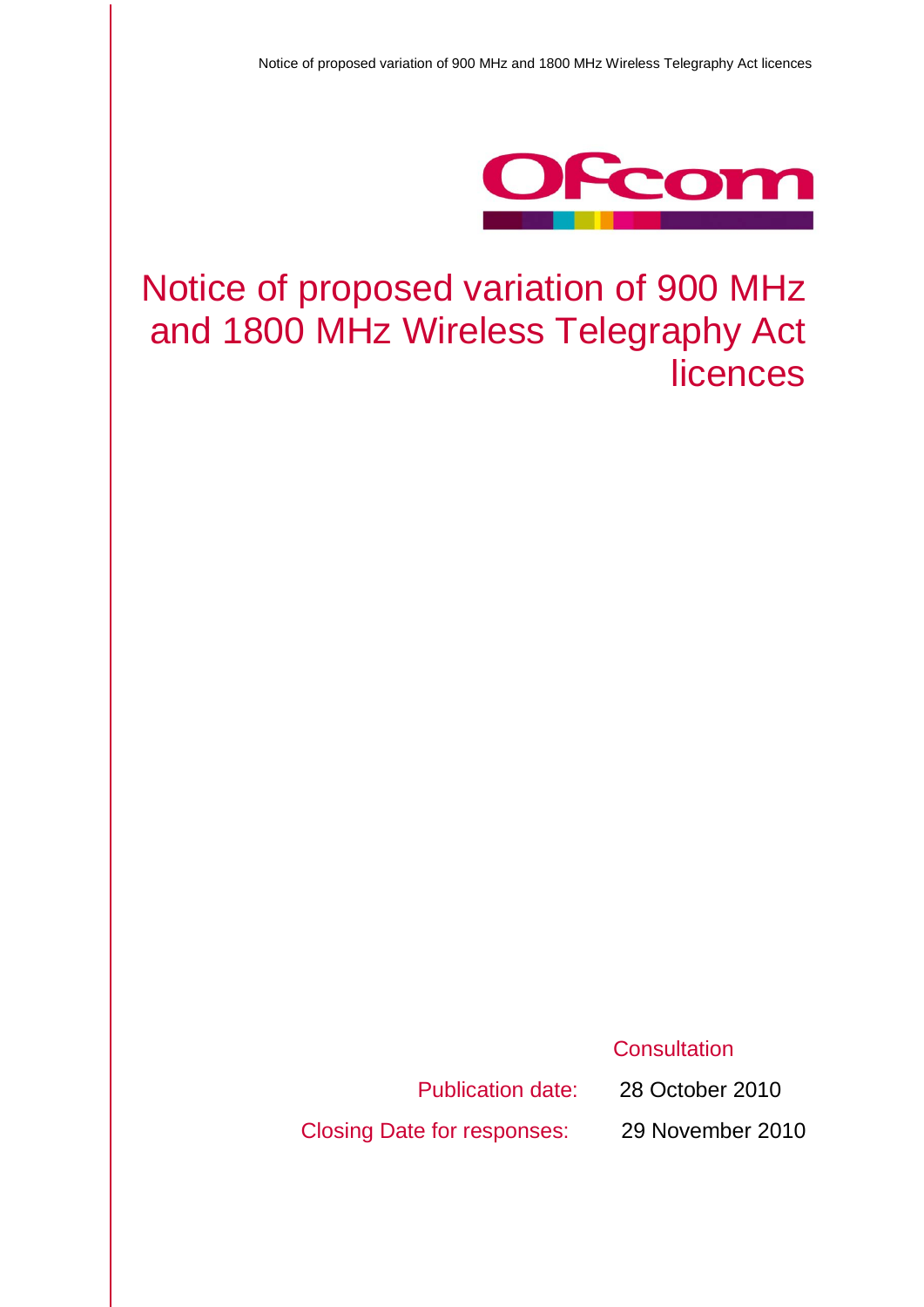# **Contents**

| <b>Section</b> |                                   | Page           |
|----------------|-----------------------------------|----------------|
| 1              | <b>Executive summary</b>          | $\overline{2}$ |
| $\overline{2}$ | Introduction                      | 3              |
| 3              | Proposed licence variations       | 4              |
| 4              | Next steps                        | 8              |
| Annex          |                                   | Page           |
| 1              | Responding to this consultation   | 9              |
| $\overline{2}$ | Ofcom's consultation principles   | 11             |
| 3              | Consultation response cover sheet | 12             |
| 4              | Consultation question             | 14             |
| 5              | Licence template                  | 15             |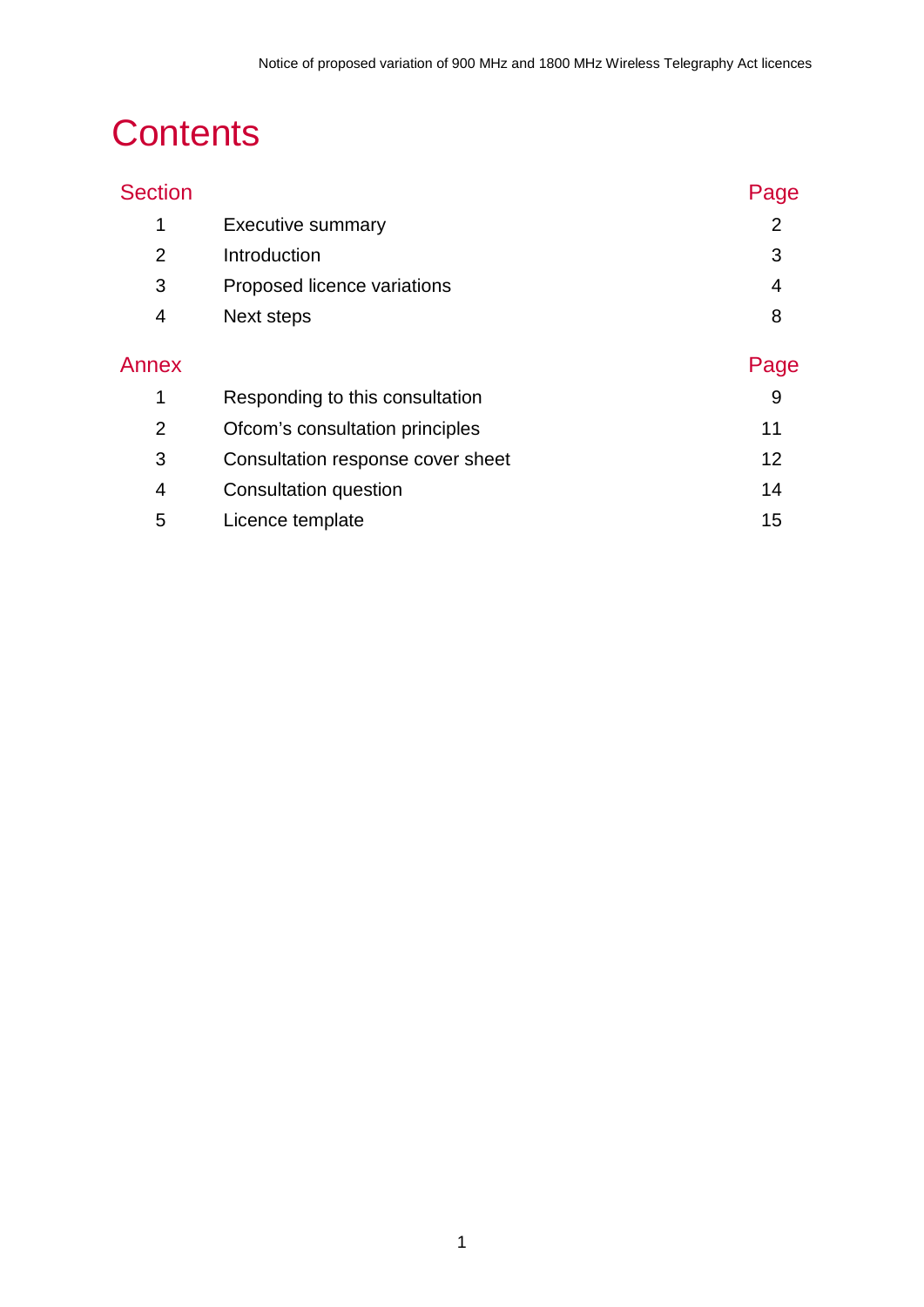# <span id="page-2-0"></span>**Executive summary**

- 1.1 This document sets out changes Ofcom proposes to make to existing licences for the use of 900 and 1800 MHz spectrum ('2G licences').
- 1.2 The proposed changes are intended to implement certain provisions of a draft Government Direction currently laid before Parliament<sup>[1](#page-2-1)</sup>. Subject to responses to this notice and the draft Direction being made, we intend to vary the licences in line with these proposed changes as soon as possible.
- 1.3 The main change is to permit licensees to use the licensed frequencies for both GSM and UMTS systems.

<span id="page-2-1"></span><sup>&</sup>lt;sup>1</sup> The Wireless Telegraphy Act 2006 (Directions to OFCOM) Order 2010 (the draft Direction) which was laid before Parliament on 27 July and published on the same date.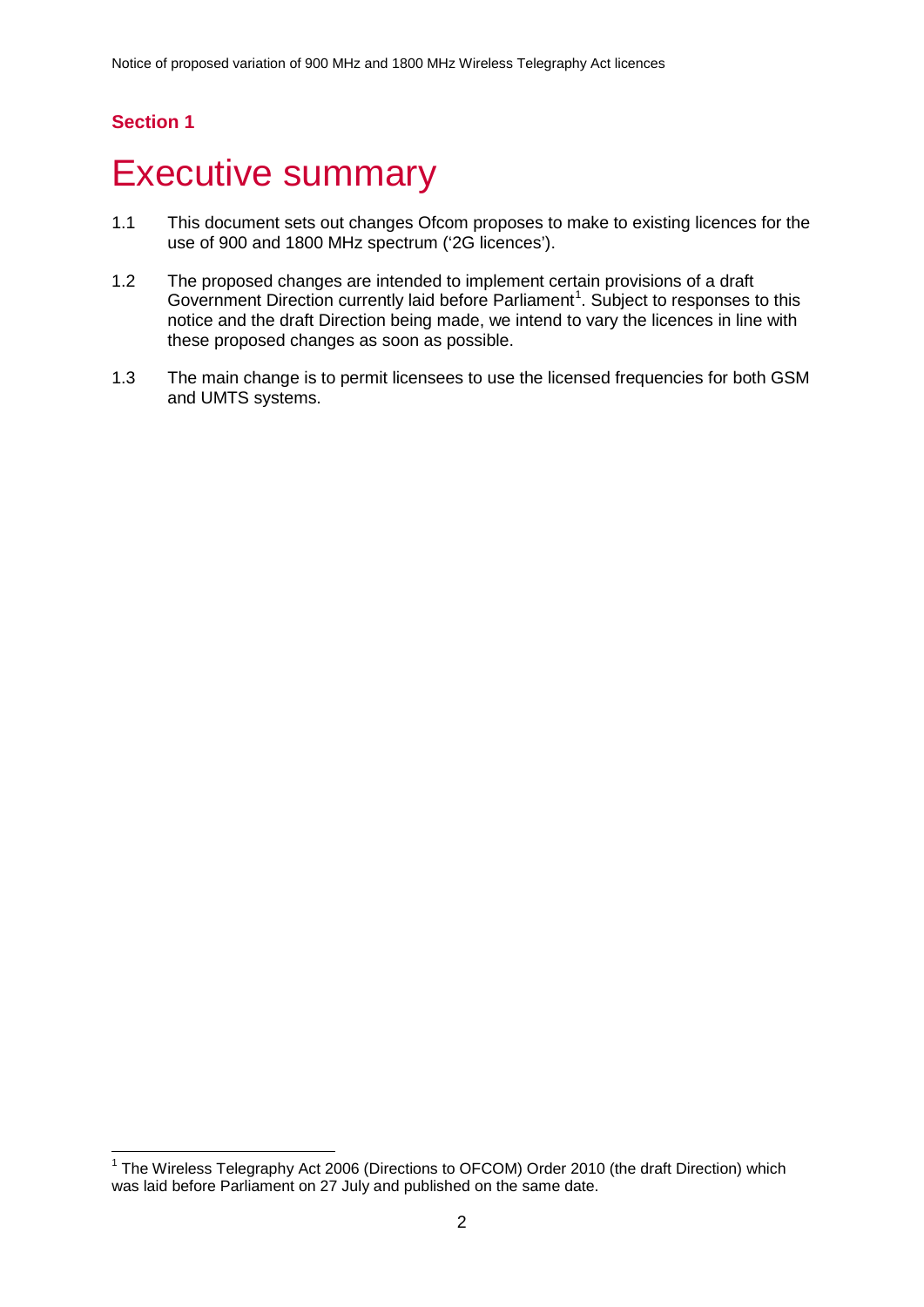# <span id="page-3-0"></span>**Introduction**

- 2.1 The Government is proposing to direct Ofcom in relation to a number of matters relating to mobile spectrum. A draft direction entitled the Wireless Telegraphy Act 2006 (Directions to OFCOM) Order 2010 was laid before Parliament on 27 July 2010 (the draft Direction).
- 2.2 The draft Direction includes provisions requiring Ofcom to vary the existing licences for 900 MHz and 1800 MHz spectrum (sometimes known as the 2G licences). These licence variations relate to the management of the radio spectrum and compliance with international obligations of the United Kingdom. Both Houses of Parliament must by resolution approve the draft Direction before it can be made by the Secretary of State. In addition, before Ofcom can vary the licences, it is required to give interested parties an opportunity to express their views on the proposed variations.
- 2.3 We understand that the draft Direction is shortly to be considered by both Houses of Parliament.
- 2.4 The Government has written to Ofcom stating that it would like Ofcom to consult on the changes we propose to make to the relevant licences to implement the draft Direction, in parallel with Parliament's consideration thereof.
- 2.5 This document therefore sets out for comment Ofcom's proposed changes to the licences necessary to implement the draft Direction. Subject to responses to this notice and the draft Direction being made, Ofcom intends to vary the licences in line with these proposed changes as soon as possible.
- 2.6 The proposed changes address a number of provisions of the draft Direction that concern the 900 MHz and 1800 MHz spectrum. These are the provisions that require Ofcom to:
	- vary the licences for 900 MHz and 1800 MHz spectrum to permit use of the licensed frequencies for both GSM and UMTS;
	- ensure compliance with technical parameters in the Annex to the RSC Decision 2009/766/EC;
	- vary the licences for 900 MHz and 1800 MHz spectrum to extend the period of notice for revocation for spectrum management reasons from 1 year to 5 years; and
	- make the relevant licences tradable. In this regard Ofcom proposes to include a provision in the licences to note that subject to appropriate provision being made in the relevant trading regulations<sup>[2](#page-3-1)</sup> (the Trading Regulations), the licences will be tradable. We will separately consult on the necessary changes to the Trading Regulations.
- 2.7 The following section describes the proposed changes and actions. The proposed draft textual variations to the licences are set out in Annex 5.

<span id="page-3-1"></span> $2$  See the Wireless Telegraphy Act (Spectrum Trading) Regulations 2004, as amended.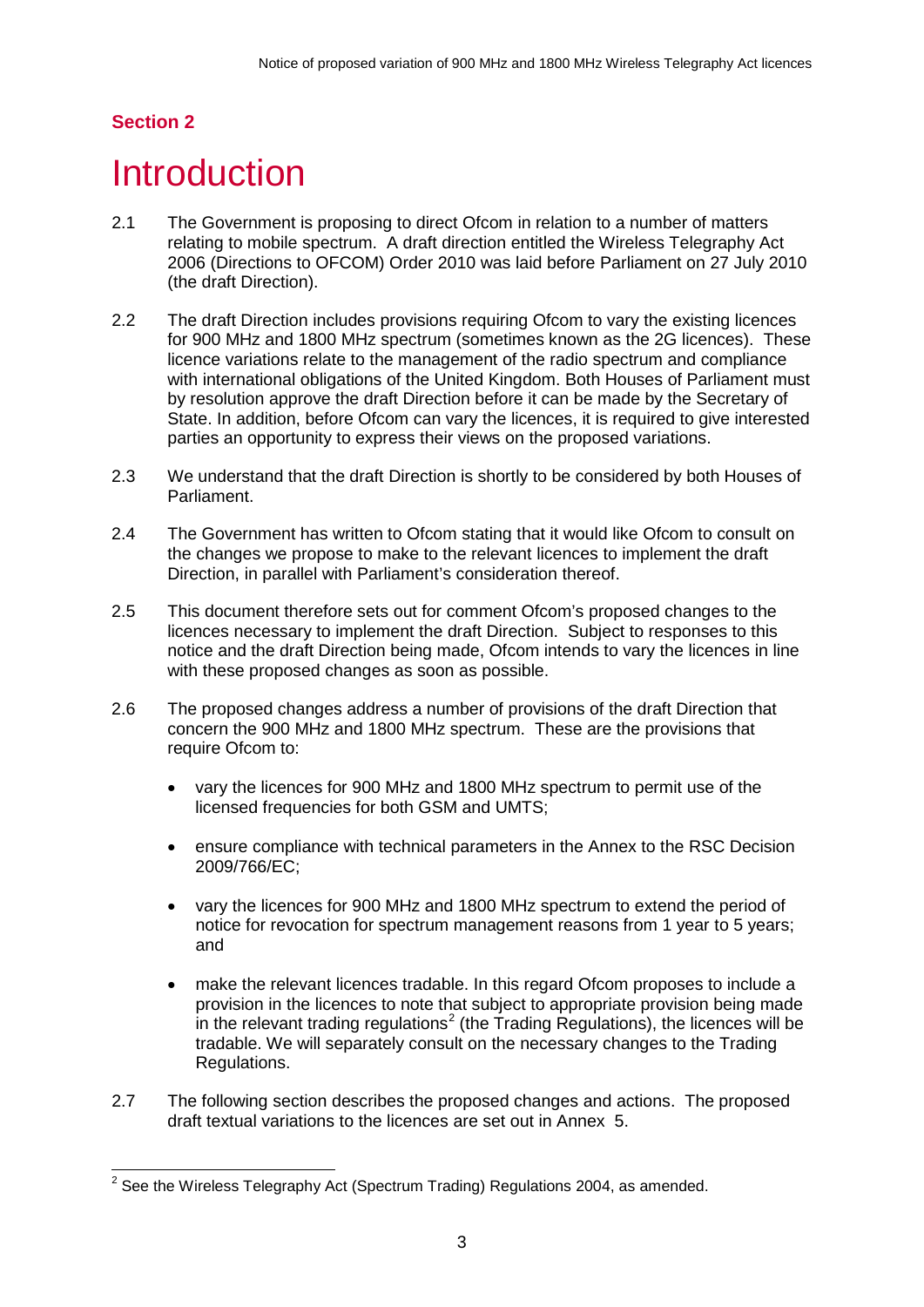# <span id="page-4-0"></span>**Proposed licence variations**

3.1 This section explains the proposed changes to the licence(s) and our basis for making them.

# **Proposed Changes**

- 3.2 We have sought to make the minimum number of changes to the licences necessary to implement the relevant provisions of the draft Direction.
- 3.3 In addition, we also intend to take this opportunity to make a number of minor editorial changes to update the licences to take account of updates in the relevant underlying primary legislation since the licences were last varied e.g. replacing references to the 1949 and 1998 Wireless Telegraphy Acts with the 2006 Wireless Telegraphy Act (and the relevant sections therein).
- 3.4 We propose to make the following changes:
	- In both the licence and schedule header text, editorial changes will be necessary to reflect the change of issue date that will be required upon reissue of the licence. The title of the licence in the header text will also be amended to reflect the new liberalised status of the licences and the licence class (as referenced in The Wireless Telegraphy (Licence Charges) Regulations 2005 (SI 2005 No. 1378));
	- In the licence preamble editorial amendments have been made to the reference to "The Secretary Of State". This has been replaced by "The Office of Communications (Ofcom)" to reflect that Ofcom is now the relevant licensing authority;
	- In Section 3(c): *Licence Variation and Revocation* the minimum period of notice for revocation of the licence on the grounds of spectrum management will be changed from one to five years in accordance with Article 5(2) of the draft Direction;
	- In Section 3 of the licence: *Licence Variation and Revocation* an additional new sub section (d) has been inserted to reflect that the licences will be tradable (following amendment of the Trading Regulations) as required by Article 7 of the draft Direction;
	- In Section 4 of the licence: *Changes* additional text has been inserted to reflect that the licences will be tradable (following amendment of the Trading Regulations) as required by Article 7 of the draft Direction. Amending Sections 3 and 4 in this way does not make the licences tradable. The licences will only become tradable once the Trading Regulations are amended which will be subject to a separate consultation;
	- In Section 6 of the licence: *Fees* the reference to the Wireless Telegraphy Act 1949 has been updated to refer to the Wireless Telegraphy Act 2006;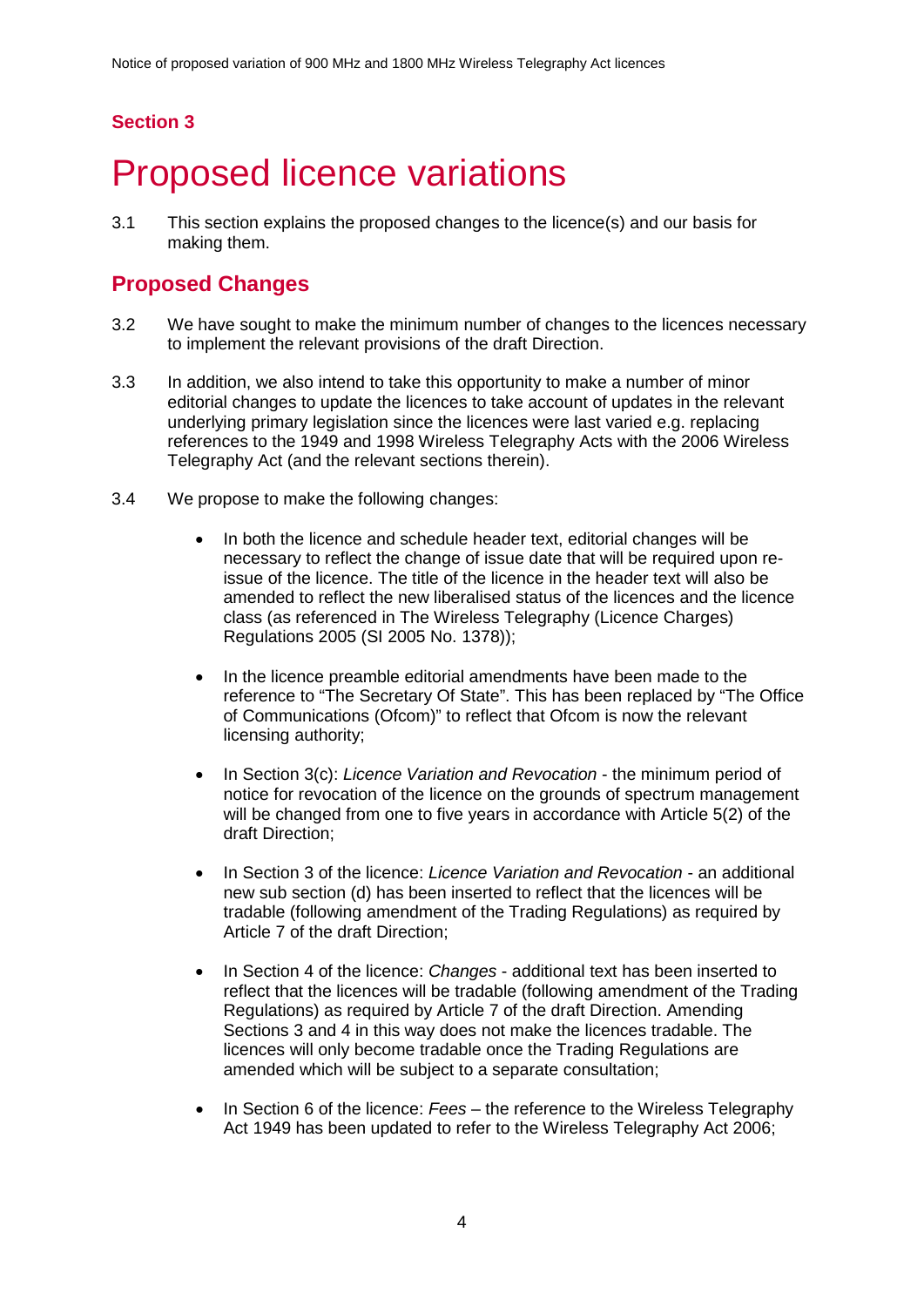- In Section 13(b) of the licence: *Interpretation* the reference to "undue interference" has been amended to reflect the definition of "interference" in the Wireless Telegraphy Act 2006;
- At the end of the licence, the reference to "Mobile and Broadband Team" has been deleted;
- In Section 3 of the licence schedule: *Approved Standards for the Radio Equipment* – "and/or IR 2019 – Third Generation Mobile" has been added to the list of Interface Requirements (IR). IR 2019 has been updated to incorporate the essential requirements to allow UMTS use in the GSM bands $3$ ;
- In Section 4 of the licence schedule: *Special Conditions relating to the Operation of the Radio Equipment* – a new sub section 4(b) has been added to cover the use of femtocells and 'smart/intelligent low power repeaters';
- Section 5 of the licence schedule: *Site Clearance* has been deleted. This requirement became redundant in August 2007. Details can be found on Ofcom's website at: [http://stakeholders.ofcom.org.uk/spectrum/spectrum](http://stakeholders.ofcom.org.uk/spectrum/spectrum-management/radio-site-clearance/)[management/radio-site-clearance/](http://stakeholders.ofcom.org.uk/spectrum/spectrum-management/radio-site-clearance/)
- Section 7 (previously 8) of the licence schedule: *RF Carrier Spacing* new text has been added to this paragraph to cover the specific carrier separation requirements for GSM and UMTS as specified in RSC Decision 2009/766/EC;
- Section 8 (previously 9) of the licence schedule: *ITU Class of Emission* new text has been added to this paragraph to cover the specific emission class characteristics for UMTS;
- Section 9 (previously 10) of the licence schedule: *Maximum Permissible e.i.r.p* - new text has been added to this paragraph to cover the UMTS power level. Here we propose that the in-band power limit for UMTS operation in the 900 and 1800 MHz bands is set at the same limit that previously applied to UMTS in the 2.1 GHz band (i.e. 32 dBW e.i.r.p. per carrier). The existing abbreviation of "EIRP" is also incorrect and has been amended to the correct abbreviation of "e.i.r.p." (as defined in the ITU Radio Regulations – Chapter1 (1.161)) and for consistency with the new UMTS text containing the correct reference; and
- In Section 10 (previously 11) of the licence schedule: *Interpretation* new definitions for femtocells, smart/intelligent low power repeater equipment, GSM, GSM-R and UMTS have been added along with correction of the e.i.r.p abbreviation referred to above and deletion of the definition of the abbreviation ERP which is not used in the licence.
- 3.5 No other amendments have been made to the licence or schedule text, other than the renumbering and referencing of paragraphs as necessary. The remaining text remains in its original form as on issue to the MNOs.

<span id="page-5-0"></span><sup>&</sup>lt;sup>3</sup> IR2019 was notified to the Commission on 18 March 2010. The notification procedure period closed on 21 June 20103. No comments were raised against the IR. The IR was placed on the TRIS website on 19 March 2010 and can be found at: [http://ec.europa.eu/enterprise/tris/pisa/app/search/index.cfm?fuseaction=pisa\\_notif\\_overview&iYear=2010&inum=165&lang=E](http://ec.europa.eu/enterprise/tris/pisa/app/search/index.cfm?fuseaction=pisa_notif_overview&iYear=2010&inum=165&lang=EN&sNLang=EN) [N&sNLang=EN](http://ec.europa.eu/enterprise/tris/pisa/app/search/index.cfm?fuseaction=pisa_notif_overview&iYear=2010&inum=165&lang=EN&sNLang=EN)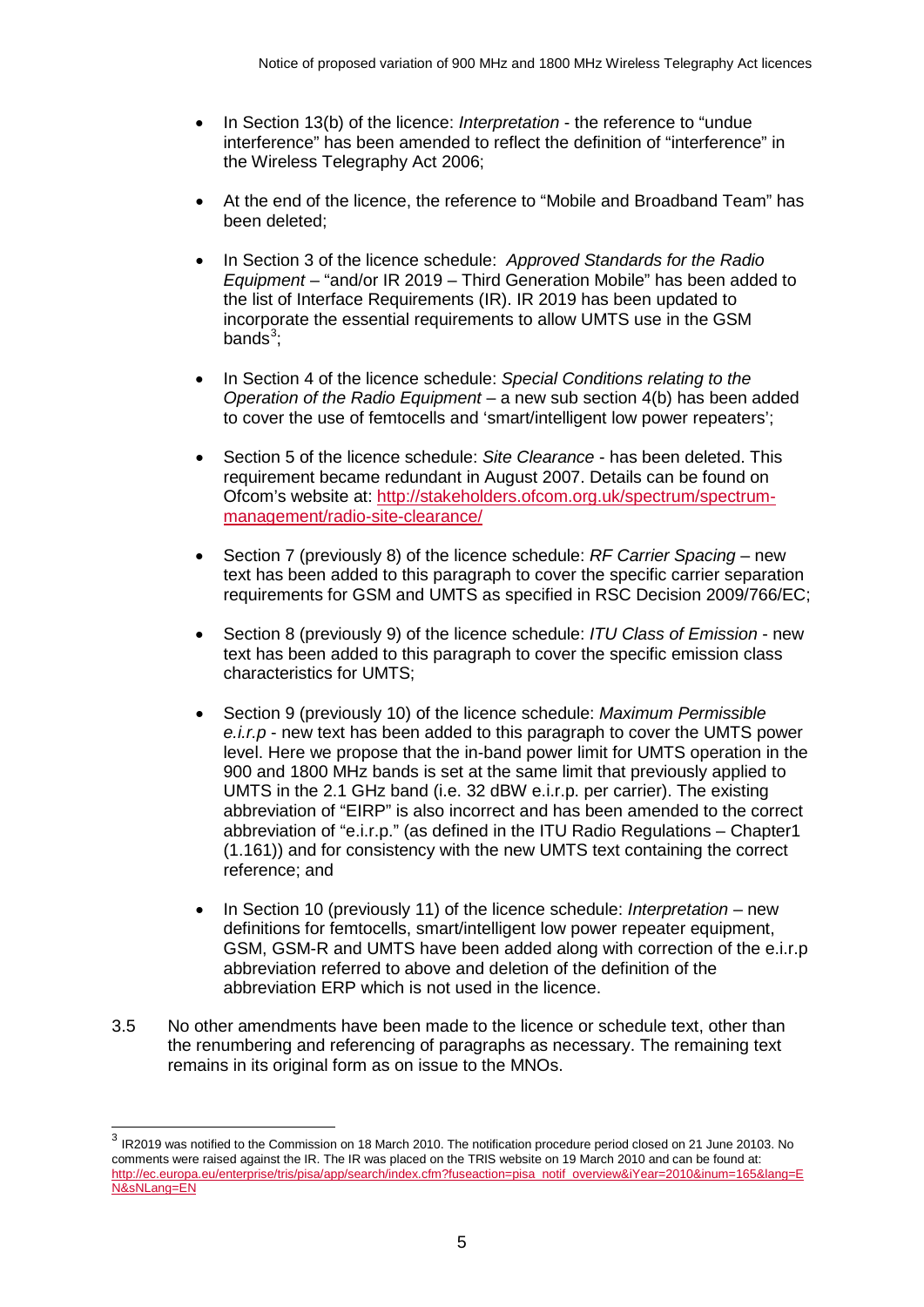3.6 A revised version of the licence including the proposed changes can be found in Annex 5.

# **Additional issues related to varying the licences**

## **Wireless Telegraphy Act Exemption Regulations**

- 3.7 In parallel with the licence variation proposals referenced above the current Wireless Telegraphy (Exemption) Regulations 2003 (the Regulations) have been updated to cover the use of UMTS 900 and 1800 MHz user equipment (handsets / mobile devices etc). These Regulations provide for the exemption of wireless devices that connect to the mobile networks and are referred to in paragraph 2 of the licence schedule.
- 3.8 The Wireless Telegraphy (Exemption and Amendment) Regulations  $2010^4$  $2010^4$  will come into force on 1 November 2010 and no changes will be necessary to paragraph 2 of the licence schedule.

# **Compatibility between UMTS900/1800 and GSM-R**

- 3.9 Compatibility between UMTS900/1800 and GSM-R has been studied by CEPT and the results are reported in ECC Report 96 (Compatibility between UMTS 900/1800 and systems operating in adjacent bands – March 2007). This report concludes (section 3.2.5) that, "*UMTS900 can be deployed in the same geographical area in coexistence with GSM-R…"*. However, "…*in some critical cases (e.g. with high located antenna, open and sparsely populated areas served by high power UMTS BS close to the railway tracks, blocking etc, which would lead to assumption of possible direct line of sight coupling) coordination may be needed for a certain range of distances (up to 4 km or more from railway track)"*. The report also concludes that, "…*in order to protect GSM-R operations, UMTS operators should take care when deploying UMTS in the 900 MHz band, where site engineering measures and/or better filtering capabilities (providing additional coupling loss in order to match the requirements defined for the critical/specific cases) may be needed in order to install UMTS sites close to the railway track when the UMTS network is using the 5 MHz channel adjacent to the GSM-R band".*
- 3.10 Ofcom is currently considering whether a formal co-ordination procedure between UMTS900 and GSM-R operators is necessary and is currently consulting with the relevant parties. If such a coordination procedure is deemed necessary Ofcom would intend to notify the procedure to UMTS900 operators, ideally before the end of 2010 (see clause 5 of Schedule 1 of the draft licence template).

# **In-band power limit for UMTS in the 2.1 GHz band**

3.11 As set out in (Annex 5), we propose that the in-band power limit for UMTS operation in the 900 and 1800 MHz bands is set at the same limit that previously applied to UMTS in the 2.1 GHz band (i.e. 32 dBW eirp per carrier). It should be noted that Ofcom has consulted on and approved a request to increase to the in-band power limit for UMTS in the 2.1 GHz band<sup>[5](#page-6-1)</sup>. This increase in the in-band power limit applies only to UMTS in the 2.1 GHz band. However, operators are free to request an

<span id="page-6-0"></span> <sup>4</sup> [http://www.legislation.gov.uk/uksi/2010/2512/pdfs/uksi\\_20102512\\_en.pdf](http://www.legislation.gov.uk/uksi/2010/2512/pdfs/uksi_20102512_en.pdf)

<span id="page-6-1"></span><sup>5</sup> <http://stakeholders.ofcom.org.uk/binaries/consultations/3Glicences/statement/statement.pdf>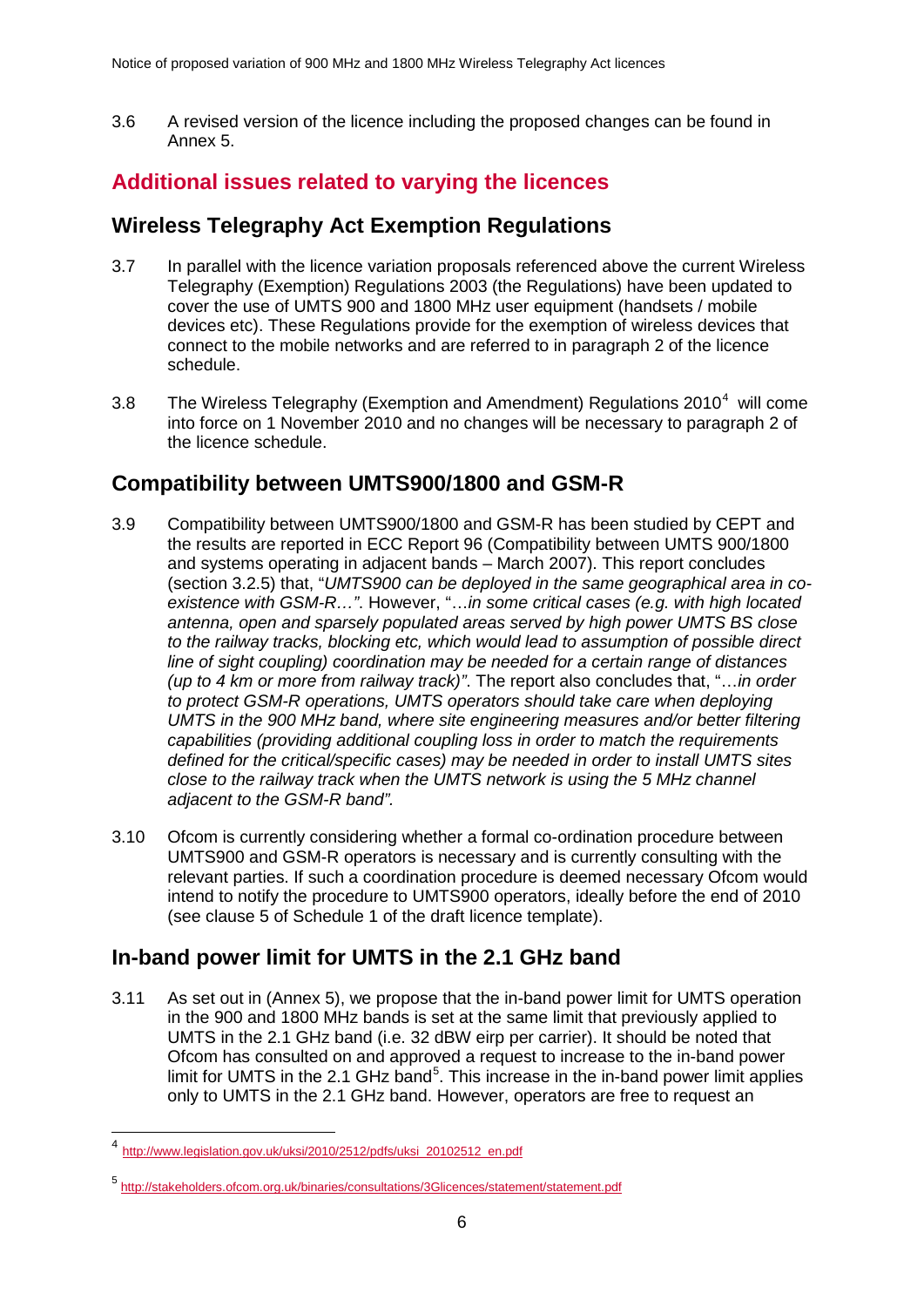increase of the in-band power limit for UMTS in other bands if they wish. Any such request will be considered on its merits at the time.

# **UK Frequency Allocation Table**

- 3.12 The United Kingdom Frequency Allocation Table is issued by the National Frequency Planning Group on behalf of the Cabinet Office Committee on UK Spectrum Strategy and includes the International Telecommunication Union Table of Frequency allocations contained in the current Radio Regulations. The United Kingdom Frequency Allocation Table covers the radio spectrum from 9 kHz to 275 GHz.
- 3.13 The current (2008) version of the United Kingdom Frequency Allocation Table<sup>[6](#page-7-0)</sup> (Issue 15) shows the frequency bands 880-915 MHz and 926-960 MHz as being allocated to 'MOBILE' services. Similarly, the frequency bands 1710-1785 MHz and 1805-1880 MHz are shown as allocated to 'MOBILE' services. Ofcom is satisfied that the above allocations require no amendment to comply with paragraph 4(a) of the Order in respect of designating the 900 MHz and 1800 MHz bands for use for both GSM and UMTS systems.

# **UK Plan for Frequency Authorisation**

3.14 The UK Plan for Frequency Authorisation (UKPFA) $<sup>7</sup>$  $<sup>7</sup>$  $<sup>7</sup>$  provides contextual information</sup> on different types of spectrum authorisations and licences, with links to further information. Ofcom will arrange as necessary for the relevant network descriptions in respect of the 900 MHz and 1800 MHz bands to be amended to indicate the use of both GSM and UMTS systems.

*Do you have any comments on the proposed changes to the licences for 900 MHz and 1800 MHz spectrum?* 

<span id="page-7-0"></span> <sup>6</sup> [http://stakeholders.ofcom.org.uk/binaries/spectrum/spectrum-policy-area/spectrum-management/UK-FAT-Table-](http://stakeholders.ofcom.org.uk/binaries/spectrum/spectrum-policy-area/spectrum-management/UK-FAT-Table-2008/ukfat08.pdf)[2008/ukfat08.pdf](http://stakeholders.ofcom.org.uk/binaries/spectrum/spectrum-policy-area/spectrum-management/UK-FAT-Table-2008/ukfat08.pdf)

<span id="page-7-1"></span><sup>7</sup> <http://spectruminfo.ofcom.org.uk/spectrumInfo/ukpfa>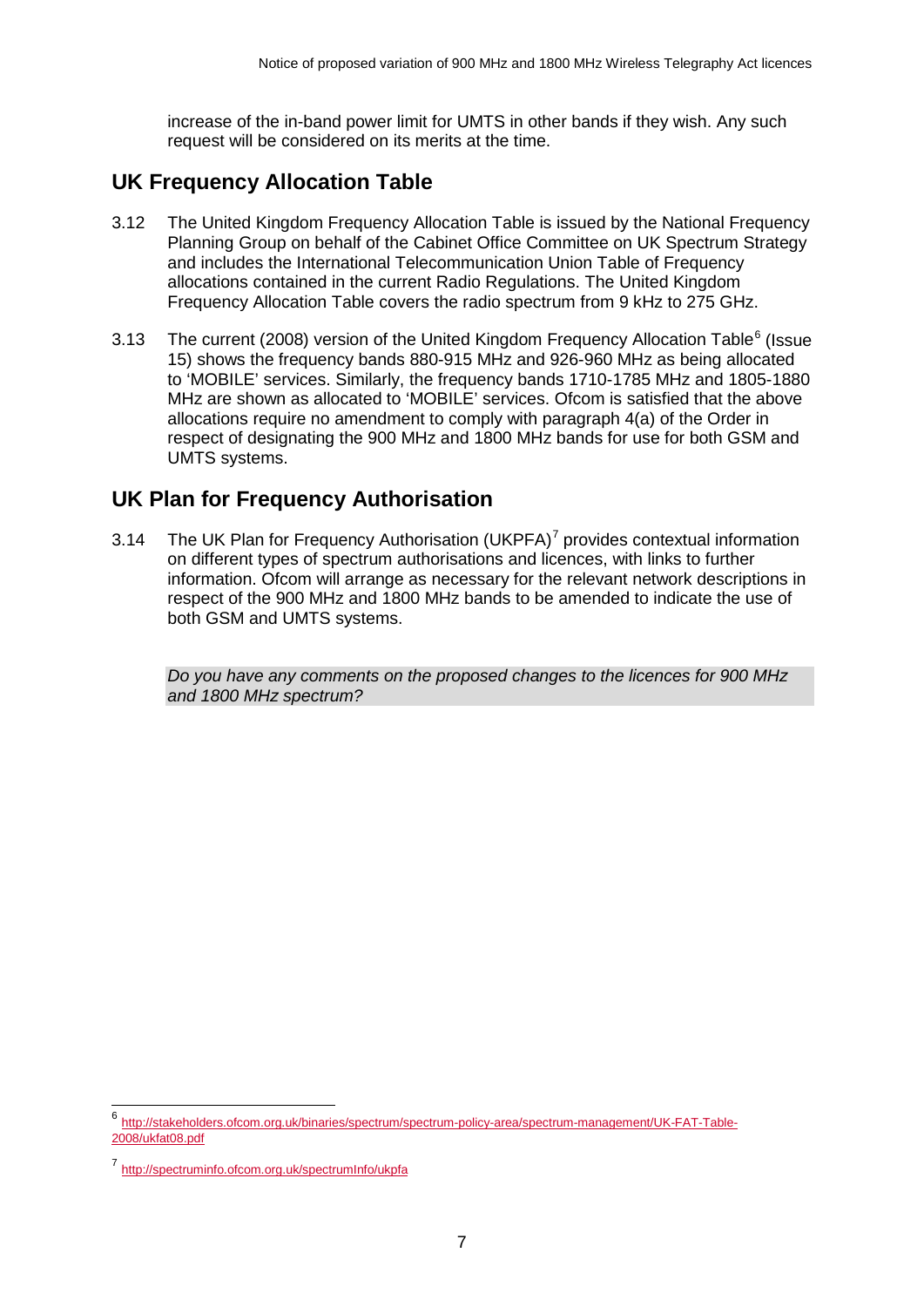# <span id="page-8-0"></span>**Next steps**

- 4.1 Following the publication of this Notice, any interested parties may make representations to us in relation to our proposals relating to the variation of the 2G licences. As set out in Annex 1, any such representations should be made by **5pm on 29 November 2010** .
- 4.2 This period for making representations is in accordance with the requirements of Schedule 1 of the Wireless Telegraphy Act 2006 and Article 14 of the Authorisation Directive (Directive 2002/20/EC).
- 4.3 Subject to those responses and the making of the draft Direction we intend to vary the licences as soon as possible.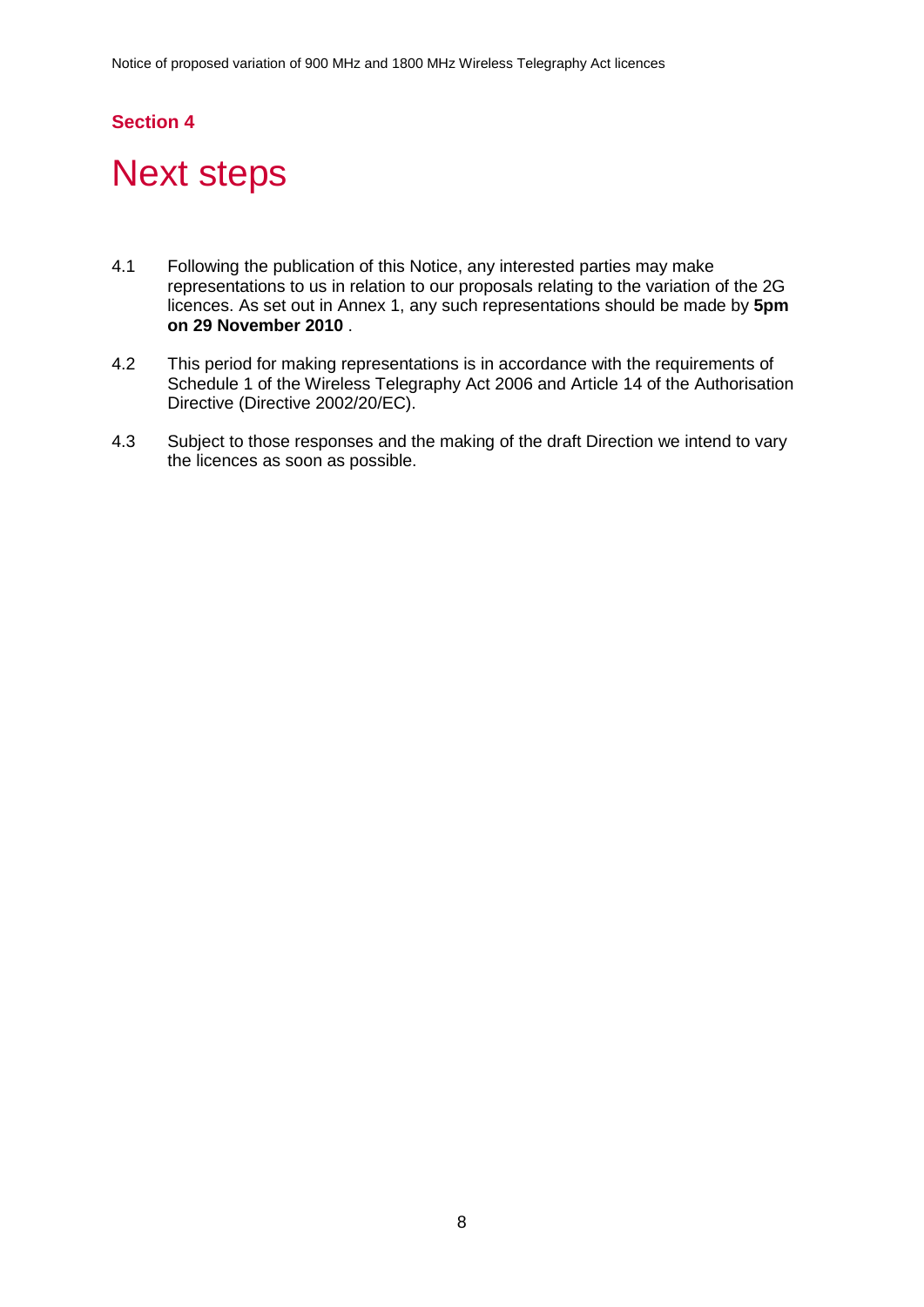## **Annex 1**

# <span id="page-9-0"></span>Responding to this consultation

## **How to respond**

- A1.1 Ofcom invites written views and comments on the issues raised in this document, to be made **by 5pm on 29 November 2010** .
- A1.2 Ofcom strongly prefers to receive responses using the online web form at <http://stakeholders.ofcom.org.uk/consultations/900-1800mhz-wireless-telegraphy/> , as this helps us to process the responses quickly and efficiently. We would also be grateful if you could assist us by completing a response cover sheet (see Annex 3), to indicate whether or not there are confidentiality issues. This response coversheet is incorporated into the online web form questionnaire.
- A1.3 For larger consultation responses particularly those with supporting charts, tables or other data - please email [licence.variation@ofcom.org.uk](mailto:licence.variation@ofcom.org.uk) attaching your response in Microsoft Word format, together with a consultation response coversheet.
- A1.4 Responses may alternatively be posted or faxed to the address below, marked with the title of the consultation.

Ofcom Mobile & Auctions Team 3<sup>rd</sup> Floor Riverside House 2A Southwark Bridge Road London SE1 9HA

Fax: 020 7981 3990

- A1.5 Note that we do not need a hard copy in addition to an electronic version. Ofcom will acknowledge receipt of responses if they are submitted using the online web form but not otherwise.
- A1.6 It would be helpful if your response could include direct answers to the questions asked in this document, which are listed together at Annex 4. It would also help if you can explain why you hold your views and how Ofcom's proposals would impact on you.

# **Further information**

A1.7 If you want to discuss the issues and questions raised in this consultation, or need advice on the appropriate form of response, please contact Robert Emson on 020 7783 4375.

## **Confidentiality**

A1.8 We believe it is important for everyone interested in an issue to see the views expressed by consultation respondents. We will therefore usually publish all responses on our website, [www.ofcom.org.uk,](http://www.ofcom.org.uk/) ideally on receipt. If you think your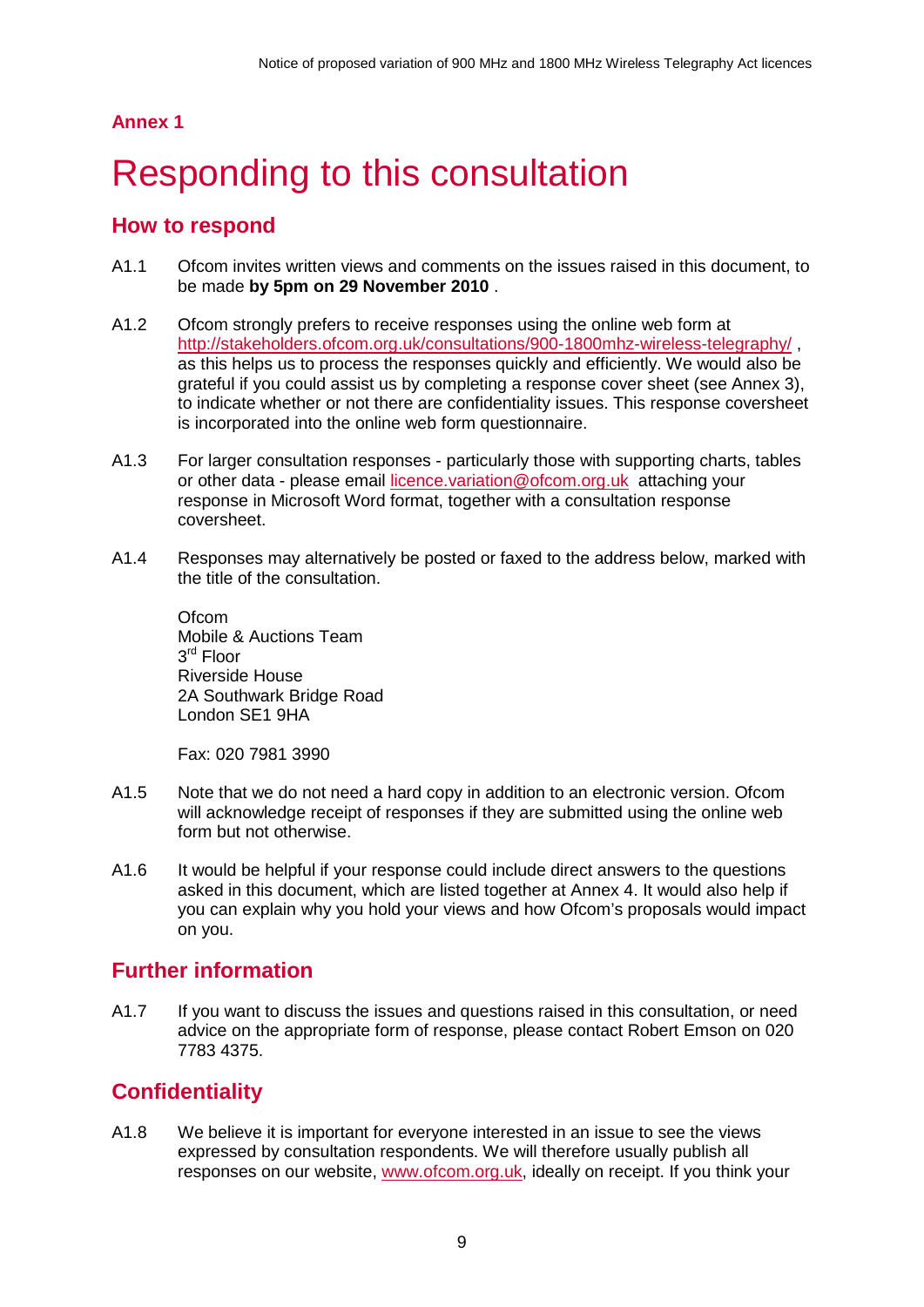response should be kept confidential, can you please specify what part or whether all of your response should be kept confidential, and specify why. Please also place such parts in a separate annex.

- A1.9 If someone asks us to keep part or all of a response confidential, we will treat this request seriously and will try to respect this. But sometimes we will need to publish all responses, including those that are marked as confidential, in order to meet legal obligations.
- A1.10 Please also note that copyright and all other intellectual property in responses will be assumed to be licensed to Ofcom to use. Ofcom's approach on intellectual property rights is explained further on its website at <http://www.ofcom.org.uk/about/accoun/disclaimer/>

### **Next steps**

- A1.11 Following the end of the consultation period, Ofcom intends to publish a statement as soon as possible.
- A1.12 Please note that you can register to receive free mail. Updates alerting you to the publications of relevant Ofcom documents. For more details please see: [http://www.ofcom.org.uk/static/subscribe/select\\_list.htm](http://www.ofcom.org.uk/static/subscribe/select_list.htm)

### **Ofcom's consultation processes**

- A1.13 Ofcom seeks to ensure that responding to a consultation is easy as possible. For more information please see our consultation principles in Annex 2.
- A1.14 If you have any comments or suggestions on how Ofcom conducts its consultations, please call our consultation helpdesk on 020 7981 3003 or e-mail us at [consult@ofcom.org.uk](mailto:consult@ofcom.org.uk) . We would particularly welcome thoughts on how Ofcom could more effectively seek the views of those groups or individuals, such as small businesses or particular types of residential consumers, who are less likely to give their opinions through a formal consultation.
- A1.15 If you would like to discuss these issues or Ofcom's consultation processes more generally you can alternatively contact Vicki Nash, Director Scotland, who is Ofcom's consultation champion:

Vicki Nash **Ofcom** Sutherland House 149 St. Vincent Street Glasgow G2 5NW

Tel: 0141 229 7401 Fax: 0141 229 7433

Email [vicki.nash@ofcom.org.uk](mailto:vicki.nash@ofcom.org.uk)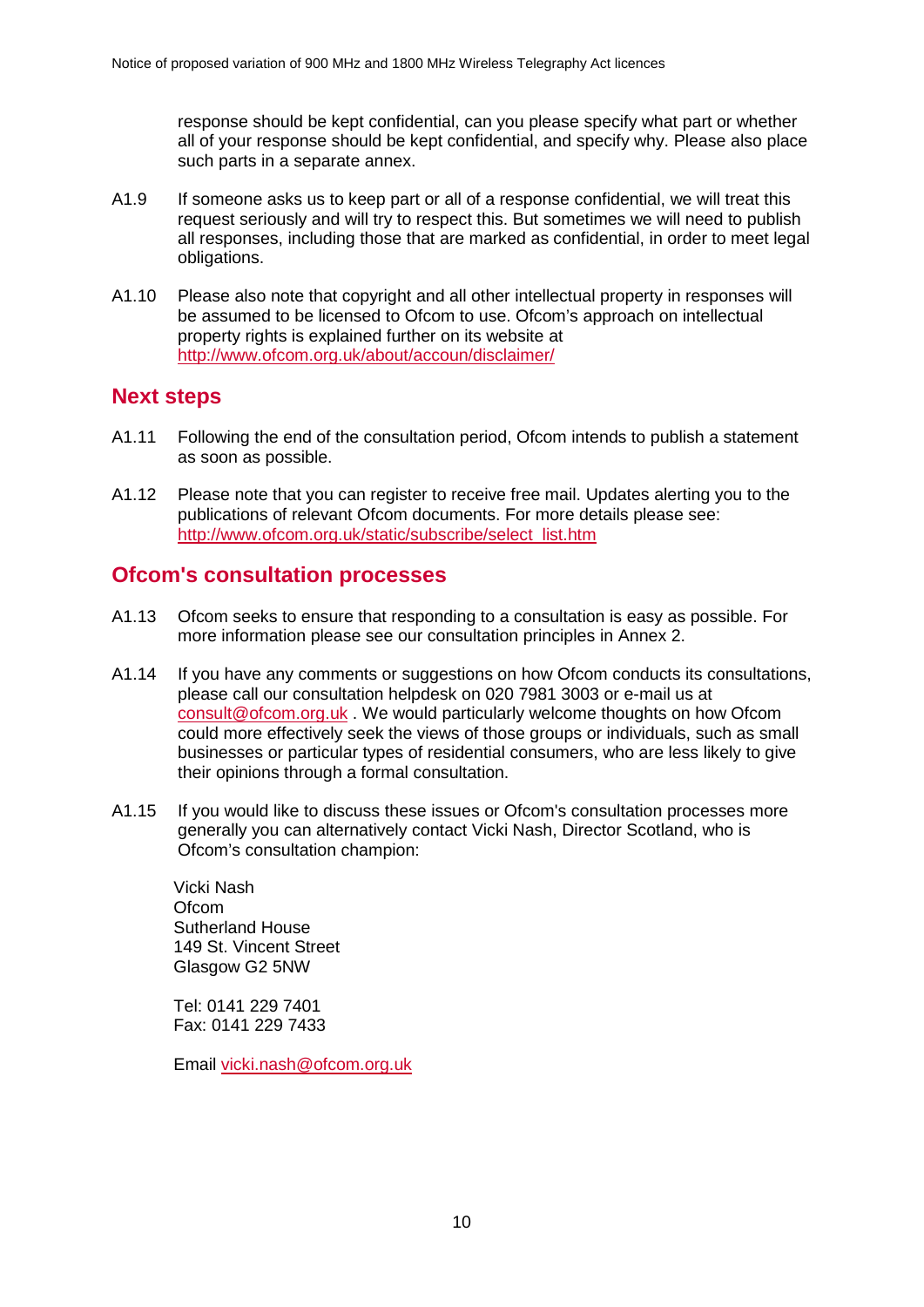## **Annex 2**

# <span id="page-11-0"></span>**Ofcom's consultation principles**

A2.1 Ofcom has published the following seven principles that it will follow for each public written consultation:

## **Before the consultation**

A2.2 Where possible, we will hold informal talks with people and organisations before announcing a big consultation to find out whether we are thinking in the right direction. If we do not have enough time to do this, we will hold an open meeting to explain our proposals shortly after announcing the consultation.

## **During the consultation**

- A2.3 We will be clear about who we are consulting, why, on what questions and for how long.
- A2.4 We will make the consultation document as short and simple as possible with a summary of no more than two pages. We will try to make it as easy as possible to give us a written response. If the consultation is complicated, we may provide a shortened Plain English Guide for smaller organisations or individuals who would otherwise not be able to spare the time to share their views.
- A2.5 We will consult for up to 10 weeks depending on the potential impact of our proposals.
- A2.6 A person within Ofcom will be in charge of making sure we follow our own guidelines and reach out to the largest number of people and organisations interested in the outcome of our decisions. Ofcom's 'Consultation Champion' will also be the main person to contact with views on the way we run our consultations.
- A2.7 If we are not able to follow one of these principles, we will explain why.

## **After the consultation**

A2.8 We think it is important for everyone interested in an issue to see the views of others during a consultation. We would usually publish all the responses we have received on our website. In our statement, we will give reasons for our decisions and will give an account of how the views of those concerned helped shape those decisions.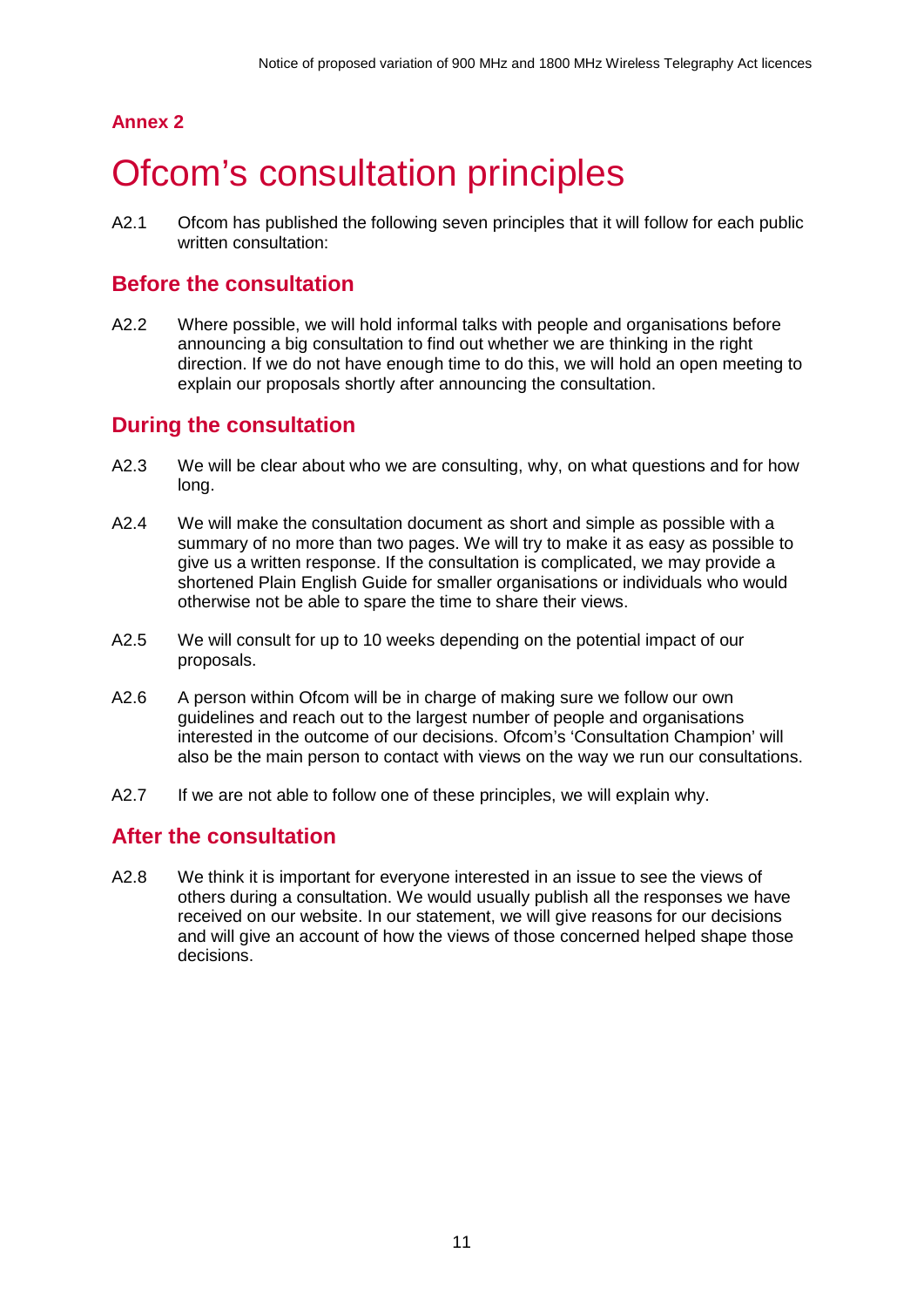# **Annex 3**

# <span id="page-12-0"></span>3 Consultation response cover sheet

- A3.1 In the interests of transparency and good regulatory practice, we will publish all consultation responses in full on our website, [www.ofcom.org.uk.](http://www.ofcom.org.uk/)
- A3.2 We have produced a coversheet for responses (see below) and would be very grateful if you could send one with your response (this is incorporated into the online web form if you respond in this way). This will speed up our processing of responses, and help to maintain confidentiality where appropriate.
- A3.3 The quality of consultation can be enhanced by publishing responses before the consultation period closes. In particular, this can help those individuals and organisations with limited resources or familiarity with the issues to respond in a more informed way. Therefore Ofcom would encourage respondents to complete their coversheet in a way that allows Ofcom to publish their responses upon receipt, rather than waiting until the consultation period has ended.
- A3.4 We strongly prefer to receive responses via the online web form which incorporates the coversheet. If you are responding via email, post or fax you can download an electronic copy of this coversheet in Word or RTF format from the 'Consultations' section of our website at [www.ofcom.org.uk/consult/.](http://www.ofcom.org.uk/consult/)
- A3.5 Please put any parts of your response you consider should be kept confidential in a separate annex to your response and include your reasons why this part of your response should not be published. This can include information such as your personal background and experience. If you want your name, address, other contact details, or job title to remain confidential, please provide them in your cover sheet only, so that we don't have to edit your response.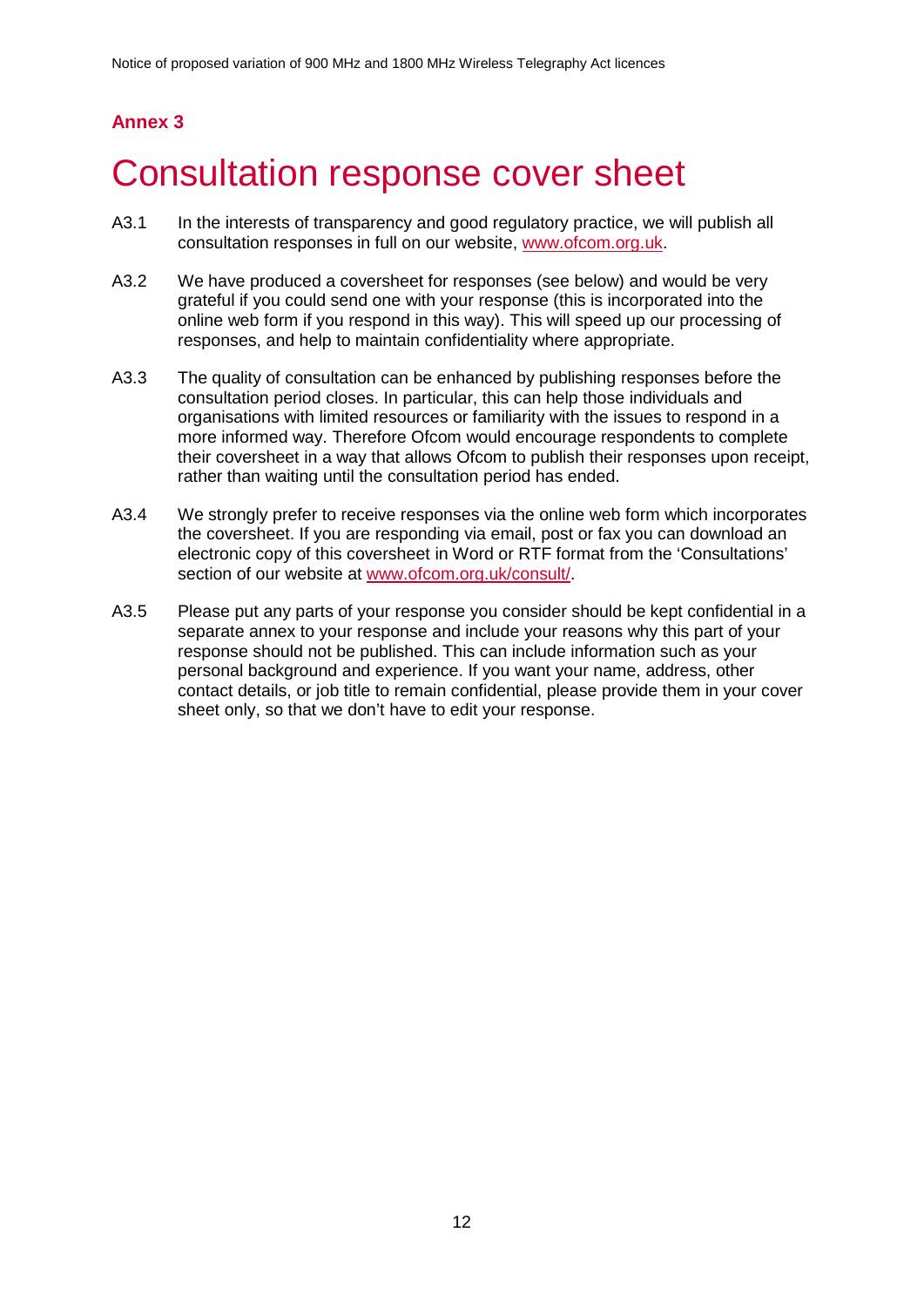# **Cover sheet for response to an Ofcom consultation**

| <b>BASIC DETAILS</b>                                                                                                                                                                                                                                                                                                                                                                                                                                                |  |  |  |  |
|---------------------------------------------------------------------------------------------------------------------------------------------------------------------------------------------------------------------------------------------------------------------------------------------------------------------------------------------------------------------------------------------------------------------------------------------------------------------|--|--|--|--|
| <b>Consultation title:</b>                                                                                                                                                                                                                                                                                                                                                                                                                                          |  |  |  |  |
| To (Ofcom contact):                                                                                                                                                                                                                                                                                                                                                                                                                                                 |  |  |  |  |
| Name of respondent:                                                                                                                                                                                                                                                                                                                                                                                                                                                 |  |  |  |  |
| Representing (self or organisation/s):                                                                                                                                                                                                                                                                                                                                                                                                                              |  |  |  |  |
| Address (if not received by email):                                                                                                                                                                                                                                                                                                                                                                                                                                 |  |  |  |  |
| <b>CONFIDENTIALITY</b>                                                                                                                                                                                                                                                                                                                                                                                                                                              |  |  |  |  |
| Please tick below what part of your response you consider is confidential, giving your<br>reasons why                                                                                                                                                                                                                                                                                                                                                               |  |  |  |  |
| Nothing<br>Name/contact details/job title                                                                                                                                                                                                                                                                                                                                                                                                                           |  |  |  |  |
| Organisation<br>Whole response                                                                                                                                                                                                                                                                                                                                                                                                                                      |  |  |  |  |
| Part of the response<br>If there is no separate annex, which parts?                                                                                                                                                                                                                                                                                                                                                                                                 |  |  |  |  |
| If you want part of your response, your name or your organisation not to be published, can<br>Ofcom still publish a reference to the contents of your response (including, for any<br>confidential parts, a general summary that does not disclose the specific information or<br>enable you to be identified)?                                                                                                                                                     |  |  |  |  |
| <b>DECLARATION</b>                                                                                                                                                                                                                                                                                                                                                                                                                                                  |  |  |  |  |
| I confirm that the correspondence supplied with this cover sheet is a formal consultation<br>response that Ofcom can publish. However, in supplying this response, I understand that<br>Ofcom may need to publish all responses, including those which are marked as confidential,<br>in order to meet legal obligations. If I have sent my response by email, Ofcom can disregard<br>any standard e-mail text about not disclosing email contents and attachments. |  |  |  |  |
| Ofcom seeks to publish responses on receipt. If your response is<br>non-confidential (in whole or in part), and you would prefer us to<br>publish your response only once the consultation has ended, please tick here.                                                                                                                                                                                                                                             |  |  |  |  |
| Name<br>Signed (if hard copy)                                                                                                                                                                                                                                                                                                                                                                                                                                       |  |  |  |  |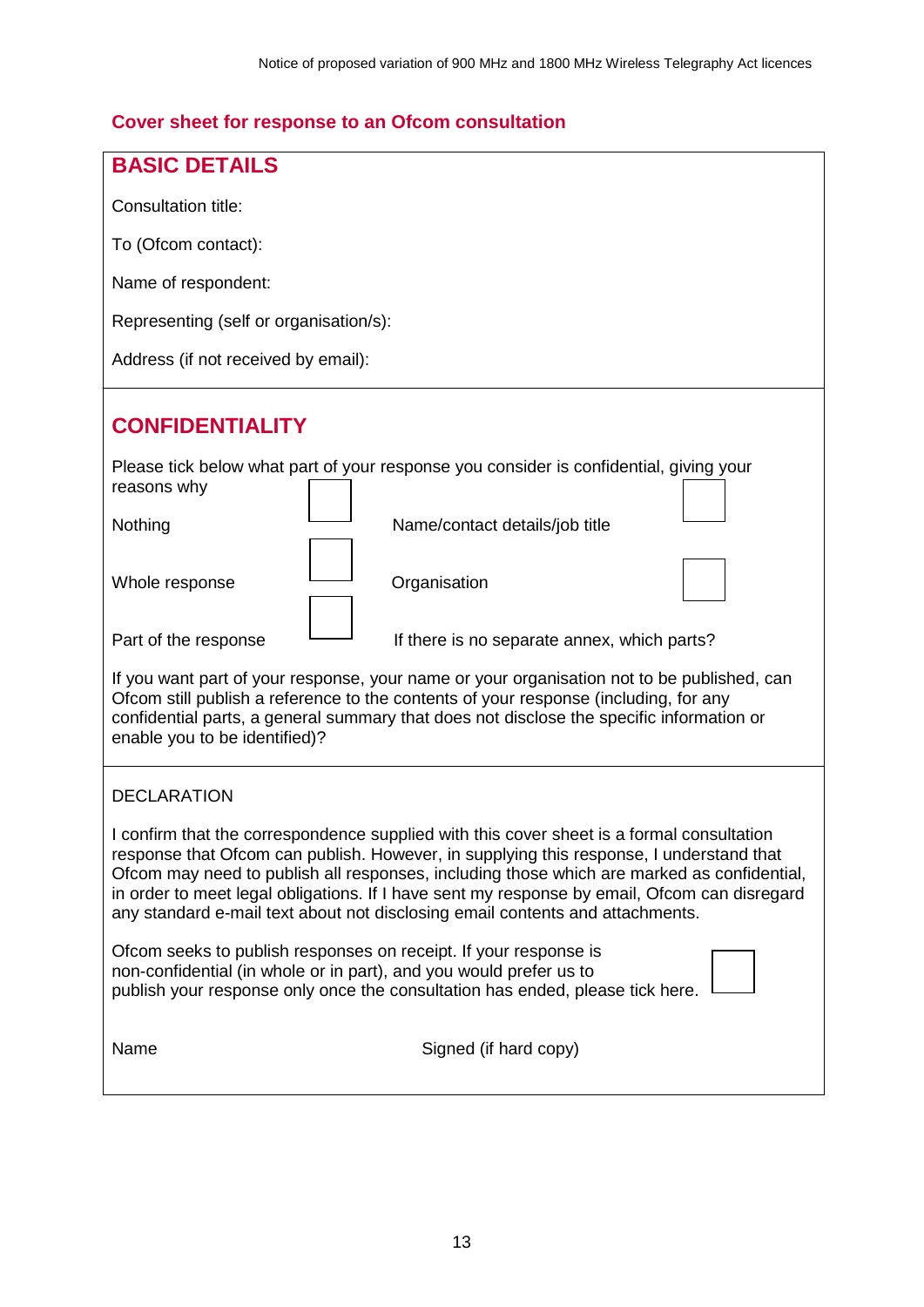Notice of proposed variation of 900 MHz and 1800 MHz Wireless Telegraphy Act licences

## **Annex 4**

# <span id="page-14-0"></span>**Consultation question**

*Do you have any comments on the proposed changes to the licences for 900 MHz and 1800 MHz spectrum?*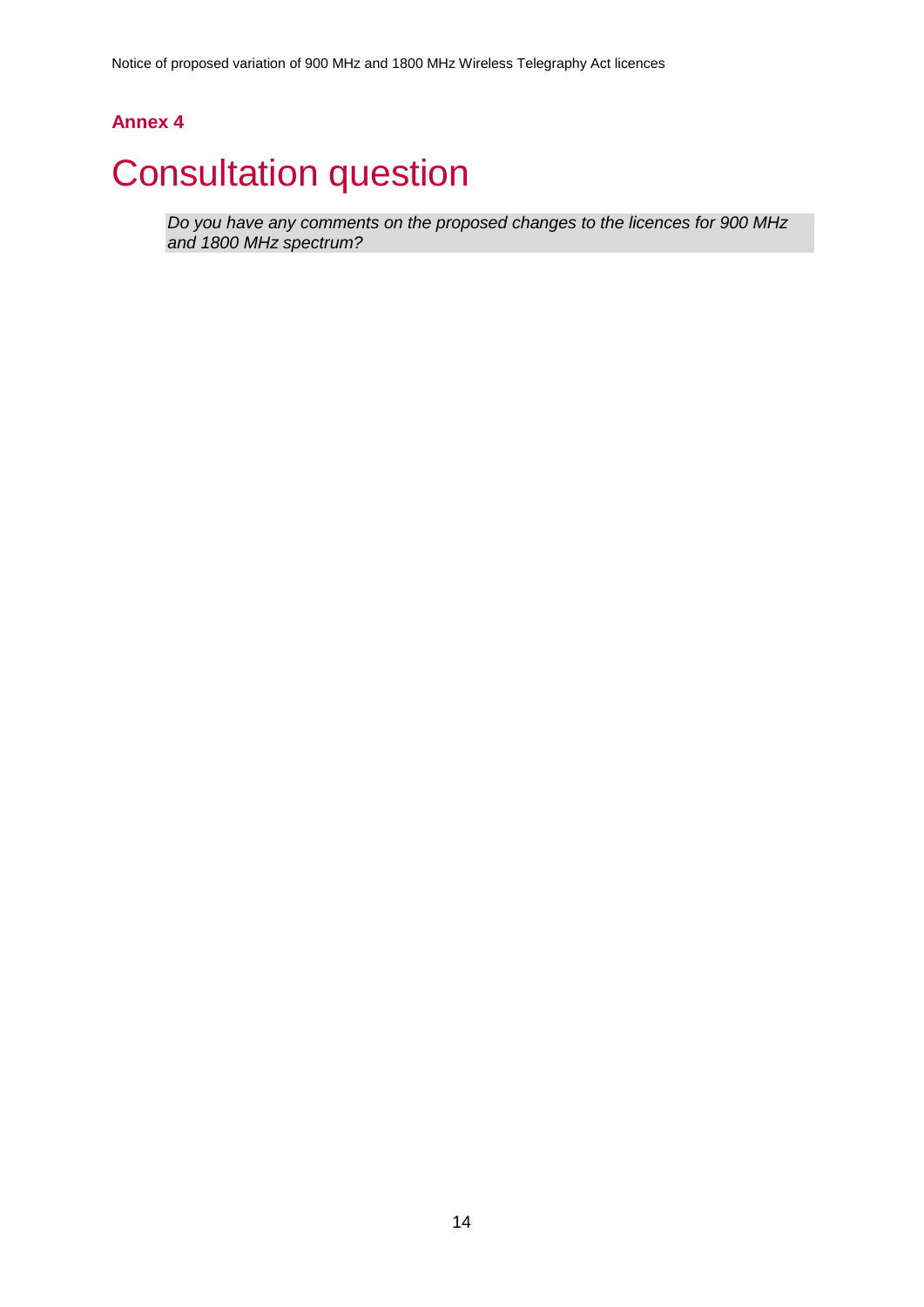## **Annex 5**

# <span id="page-15-0"></span>Licence template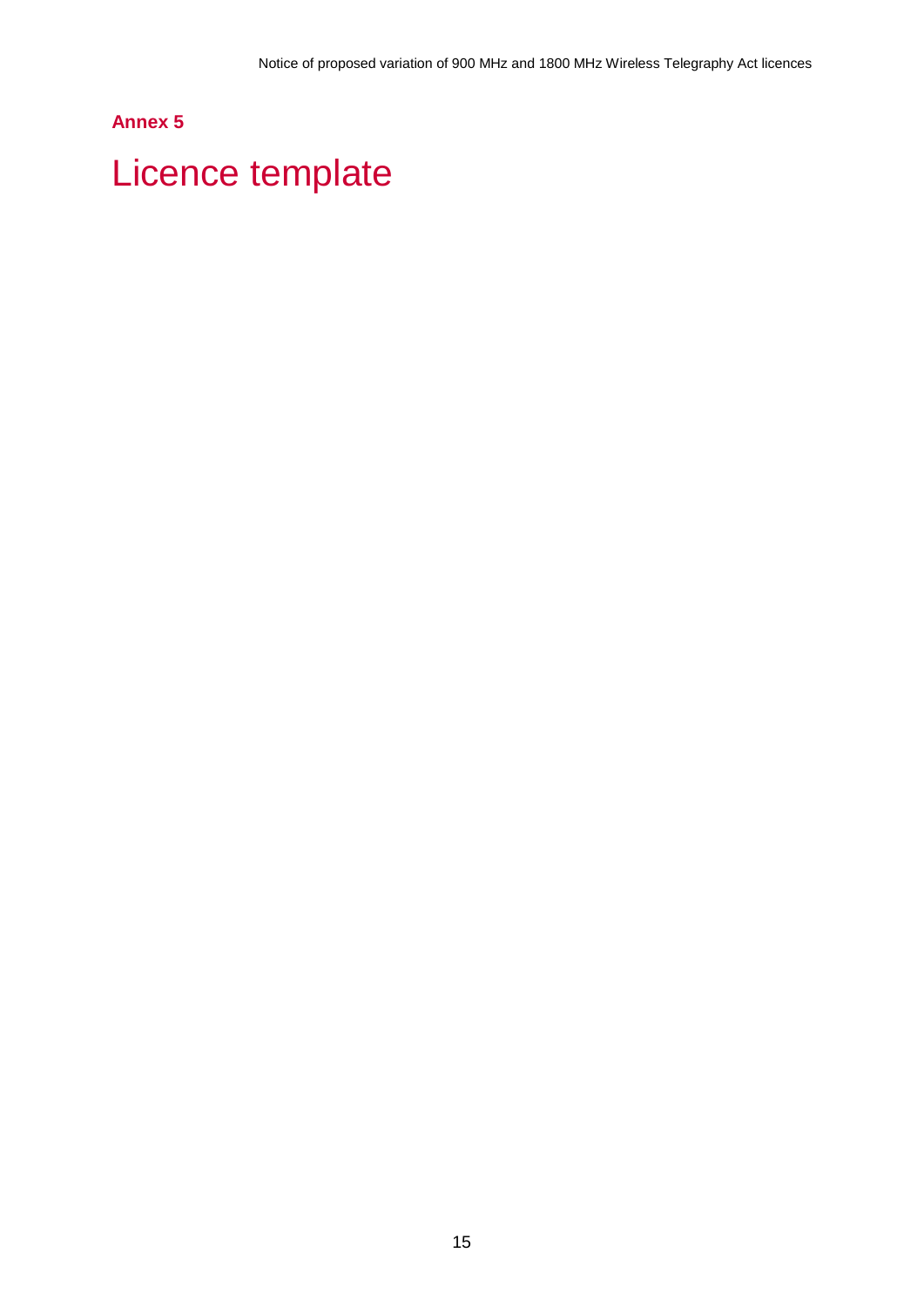### **Wireless Telegraphy Acts 1949 and 1998 2006 Office of Communications (Ofcom)**

### **PUBLIC WIRELESS NETWORK LICENCE**

This Licence replaces the Licence issued by the Office of Communications (Ofcom) on [date] to [Company Name)

| Licence no. | <b>XXXXX</b> |
|-------------|--------------|
|-------------|--------------|

Date of issue: **[DATE]** 

Fee payment date: **[DATE]** (annually)

**1.** Ofcom grants this licence to

| [Company Name]   |
|------------------|
| ("the Licensee") |
| Xxxxxxxxxxxx     |
| Xxxxxxxxxxxx     |
| XXXXXXXXXXXX     |
| XXXXXXX          |

to establish, install and use radio transmitting and receiving stations and/or radio apparatus as described in the schedule(s) (herein after together called "the Radio Equipment") subject to the terms, set out below.

### **Licence Term**

 $\overline{\phantom{a}}$ 

**2.** This Licence shall continue in force until revoked by Ofcom or surrendered by the Licensee.

### **Licence Variation and Revocation**

**3.** Pursuant to Section 4 of the Wireless Telegraphy Act 1998 ("the 1998 Act") Schedule 1(8) of the Wireless Telegraphy Act 2006 ("the 2006 Act"), Ofcom may not revoke or vary this Licence under section 1(4) of the Wireless Telegraphy Act 1949 (the "1949  $Act$ ) Schedule 1(6) of the 2006 Act save at the request or with the consent of the Licensee except: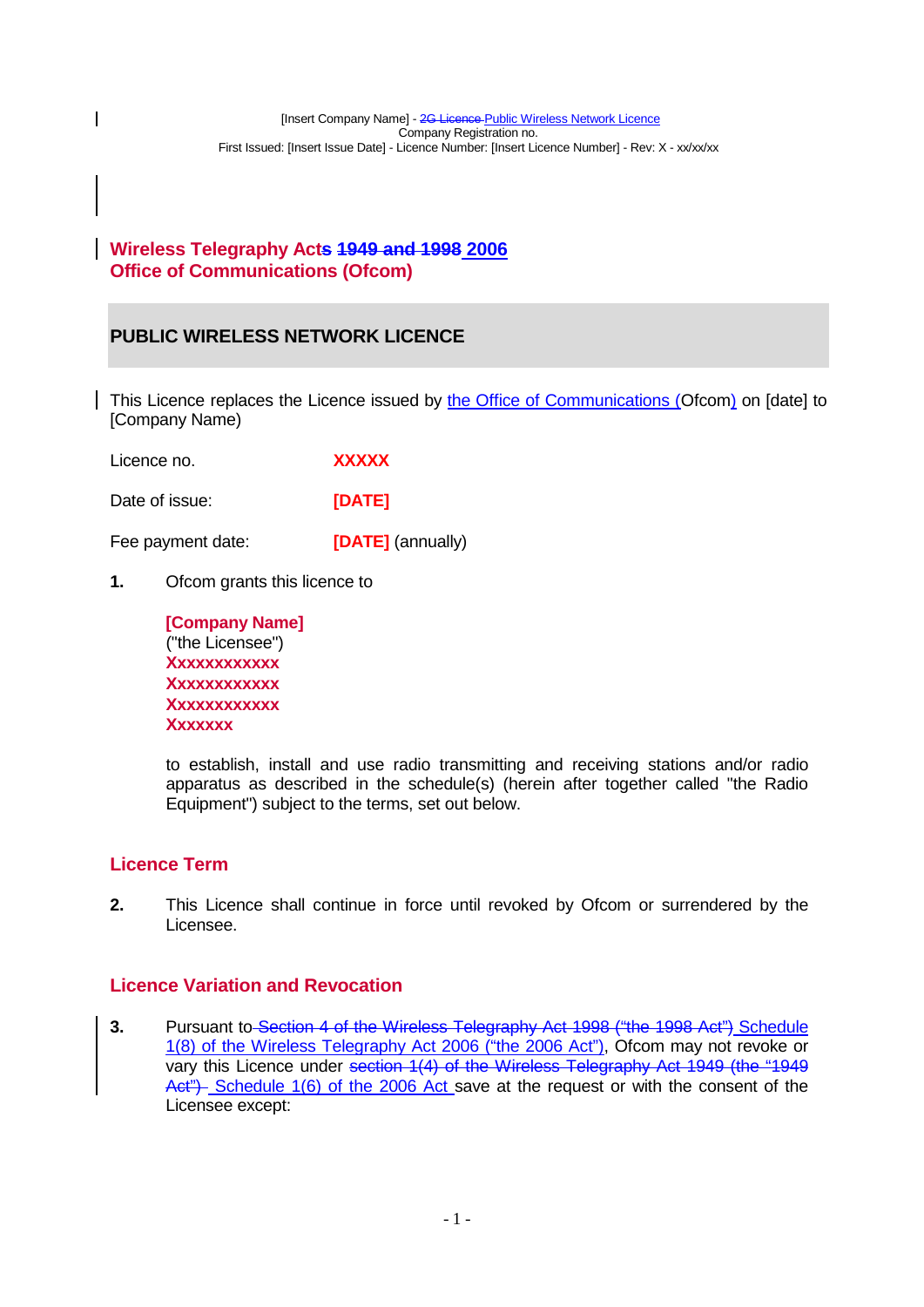- (a) in accordance with clause 6 of this Licence;
- (b) in accordance with section  $4$  (5) of the 1998 Act Schedule 1 paragraph  $8(5)$  of the 2006 Act;
- (c) for reasons related to the management of the radio spectrum, provided that in such case the power to revoke may only be exercised after one five year's notice is given in writing and after Ofcom has considered any pertinent factors;
- (d) if, in connection with the transfer or proposed transfer of rights and obligations arising by virtue of the Licence, there has been a breach of any provision of Regulations made by Ofcom under the powers conferred by section 30(1) and (3) of the  $Act<sup>1</sup>$  $Act<sup>1</sup>$  $Act<sup>1</sup>$
- (e) if there has been a breach of any of the terms of this Licence or the schedule(s) hereto.

### **Changes**

 $\overline{\phantom{a}}$ 

- **4.** This Licence may not be transferred. The transfer of rights and obligations arising by virtue of this Licence may however be authorised in accordance with regulations made by Ofcom under powers conferred by section 30 of the Act. $2$
- **5.** The Licensee must give prior or immediate notice to Ofcom in writing of any change in the details of the name and/or address recorded in paragraph 1 of this licence.

### **Fees**

<u>.</u>

**6.** The Licensee shall pay Ofcom the relevant fee as provided in section 1 (2) of the Wireless Telegraphy Act 1998 section 12 of the 2006 Act and the Regulations made thereunder on or before the fee payment date shown above each year, or on or before such dates as shall be notified in writing to the Licensee, failing which Ofcom may revoke this Licence.

### **Radio Equipment Use**

**7.** The Licensee must ensure that the Radio Equipment is constructed and used only in accordance with the provisions specified in Schedule 1 of this Licence. Any proposal

<span id="page-17-0"></span> $1$  These are regulations on spectrum trading.

<span id="page-17-1"></span> $2$  See Ofcom's website for the latest position on spectrum trading and the types of trade which are permitted.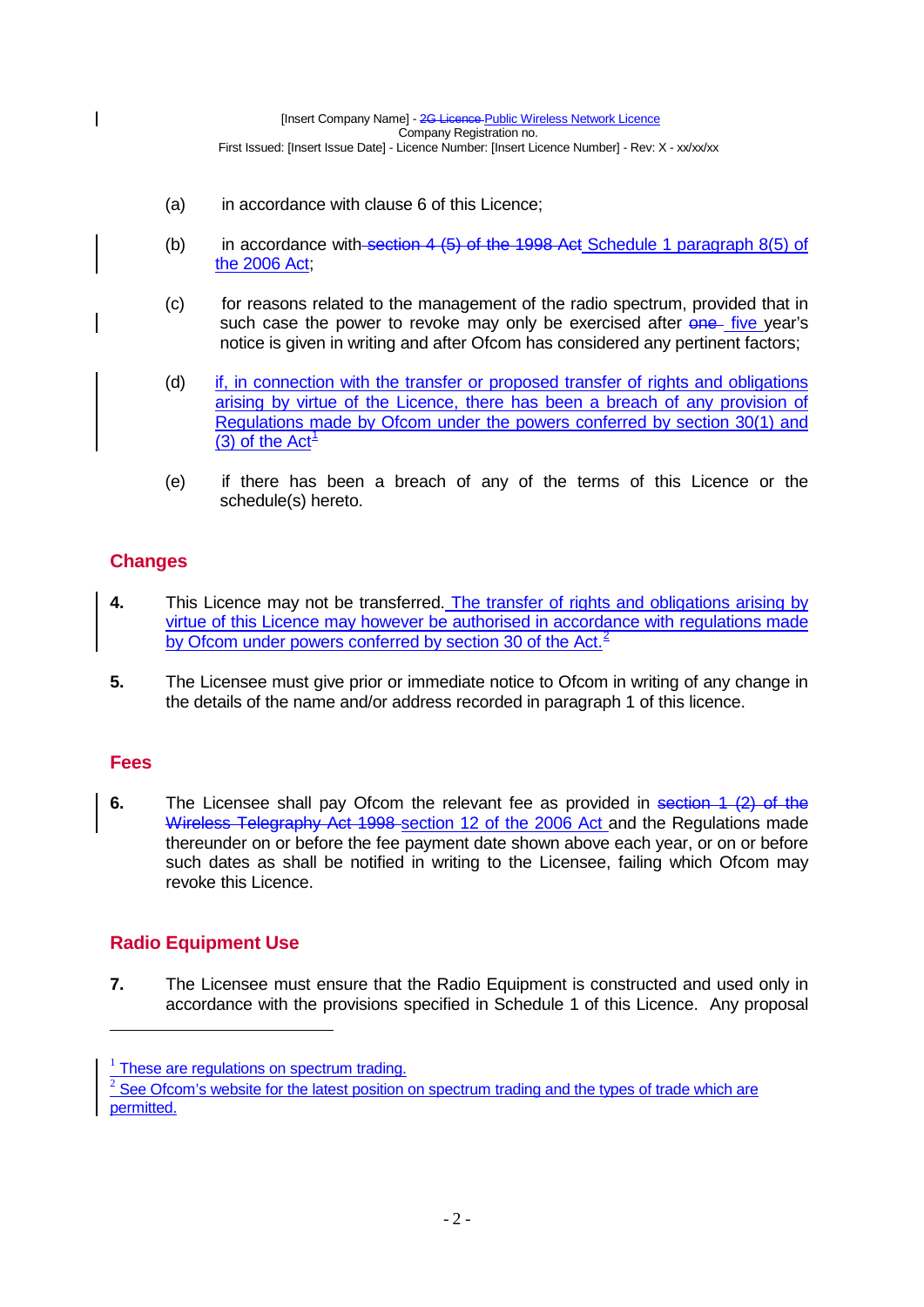to amend any detail specified in Schedule 1 of this Licence must be agreed with Ofcom in advance and implemented only after this Licence has been varied or reissued accordingly.

**8.** The Licensee must ensure that the Radio Equipment is operated in compliance with the terms of this Licence and is used only by persons who have been authorised in writing by the Licensee to do so and that such persons are made aware of, and of the requirement to comply with, the terms of this Licence.

### **Access and Inspection**

 $\mathbf{I}$ 

- **9.** The Licensee shall permit a person authorised by Ofcom:
	- (a) to have access to the Radio Equipment; and
	- (b) to inspect this Licence and the Radio Equipment,

at any and all reasonable times or, when in the opinion of that person an urgent situation exists, at any time to ensure the Radio Equipment is being used in accordance with the terms of this Licence.

### **Modification, Restriction and Closedown**

- **10.** A person authorised by Ofcom may require the Radio Equipment, or any part thereof, to be modified or restricted in use, or temporarily or permanently closed down immediately if in the opinion of the person authorised by Ofcom:
	- (a) a breach of this Licence has occurred; and/or
	- (b) the use of the Radio Equipment is causing or contributing to undue interference to the use of other authorised radio equipment.
- **11.** Ofcom may in the event of a national or local state of emergency being declared require the Radio Equipment to be modified or restricted in use, or temporarily or permanently closed down either immediately or on the expiry of such period as Ofcom may specify. Ofcom shall exercise this power by a written notice served on the Licensee or by a general notice applicable to holders of this class of Licence.

### **Geographical Boundaries**

**12.** This Licence does not authorise the establishment and use of the Radio Equipment on the Isle of Man or any of the Channel Islands.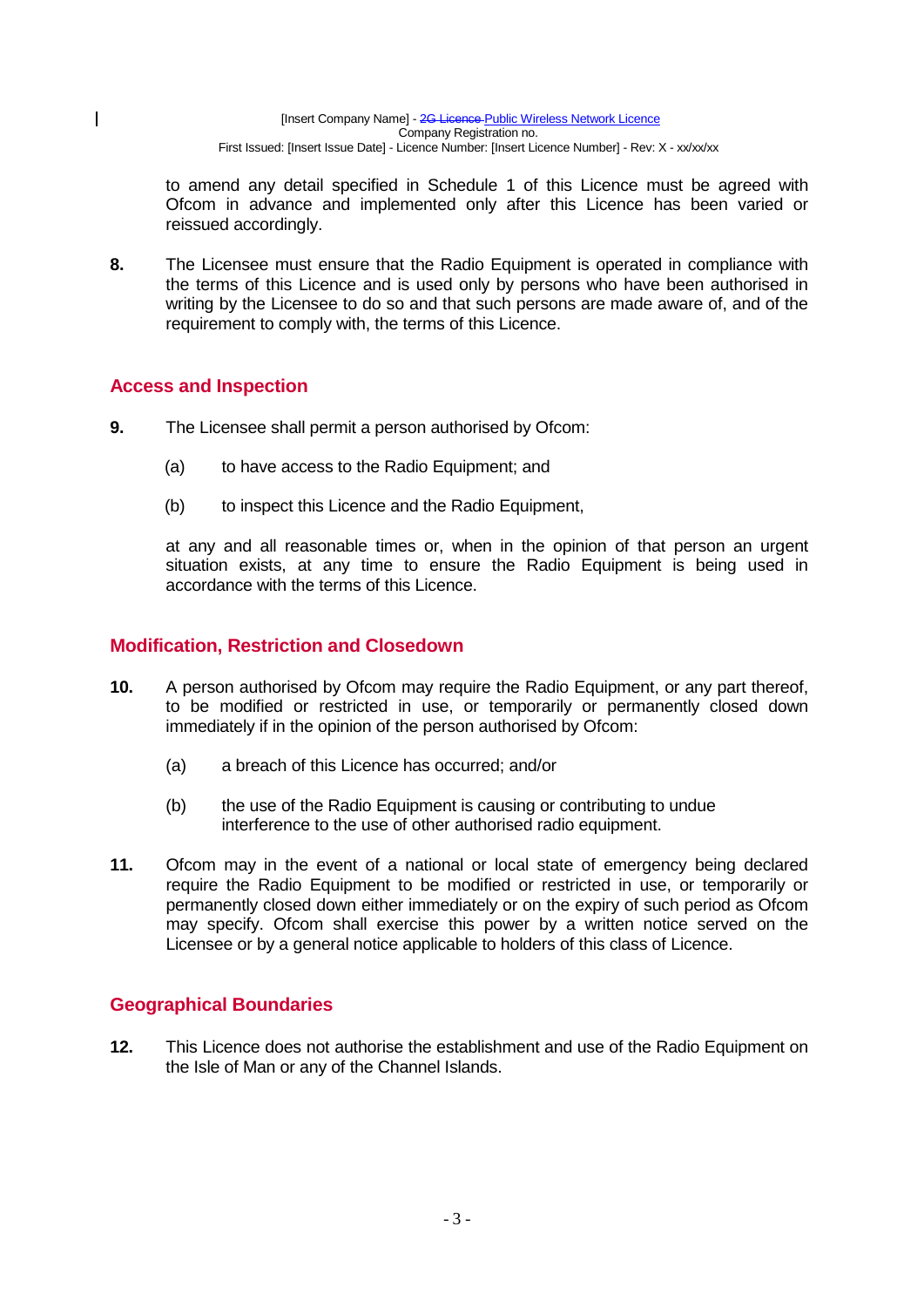### **Interpretation**

 $\overline{\phantom{a}}$ 

- **13.** In this Licence:
	- (a) the establishment, installation and use of the Radio Equipment shall be interpreted as establishment and use of stations and installation and use of apparatus for wireless telegraphy as specified in–section 1 of the 1949 Act section 8(1) of the 2006 Act;
	- (b) the expression " $u$ ndue interference" shall have the same meaning that it has under the 1949 Act as modified by the Communications Act 2003 2006 Act (Section 115);
	- (c) the expression "inspect" includes examine and test;
	- (d) the schedule forms part of this Licence together with any subsequent schedule(s) which Ofcom may issue as a variation to this Licence at a later date; and
	- (e) the Interpretation Act 1978 shall apply to the Licence as it applies to an Act of Parliament.

### **Issued by Ofcom**

**Mobile and Broadband Team Office of Communications**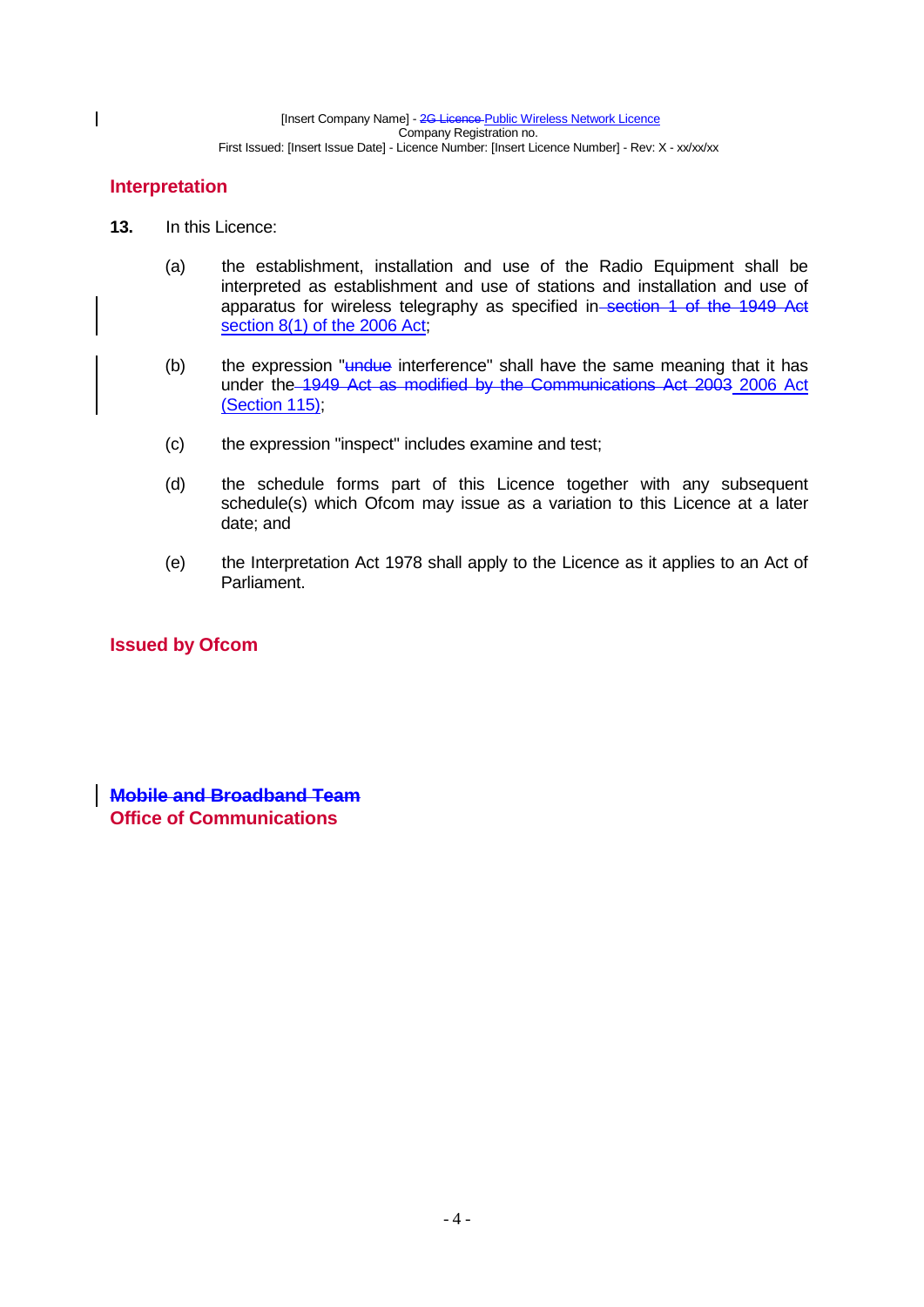### SCHEDULE 1 TO LICENCE NUMBER: **[XXXXXX]**

### Licence Category: **Public Wireless Network (2G Cellular Operator)**

This schedule forms part of licence no **[XXXXXX]**, issued to **[Company name]**, the Licensee on **[Date]**, and describes the Radio Equipment covered by the Licence and the purpose for which the Radio Equipment may be used.

### **Description of Radio Equipment Licensed**

**1.** In this Licence, the Radio Equipment means the base transceiver stations or repeater stations forming part of the Network (as defined in paragraph 2 below).

### **Purpose of the Radio Equipment**

**2.** The Radio Equipment shall form part of a radio telecommunications network ("the Network"), in which User Stations which meet the appropriate technical performance requirements as set out in the relevant Wireless Telegraphy (Exemption) Regulations made by Ofcom communicate by radio with the Radio Equipment to provide a telecommunications service.

### **Approved Standards for the Radio Equipment**

**3.** The Radio Equipment covered by this Licence shall comply with the appropriate Interface Requirement (IR 2014 – Public Wireless Networks and/or IR 2019 – Third Generation Mobile) or for equipment placed on the market before 8 April 2000, is required to be type approved in accordance with a recognised technical performance standard relating to the service licensed.

### **Special Conditions relating to the Operation of the Radio Equipment**

**4.**

 $\overline{\phantom{a}}$ 

- (a) During the period that this Licence remains in force and for 6 months thereafter, the Licensee shall compile and maintain accurate written records of:
	- (i) The following details relating to the Radio Equipment:
		- a) postal address;
		- b) National Grid Reference, (to 100 Metres resolution);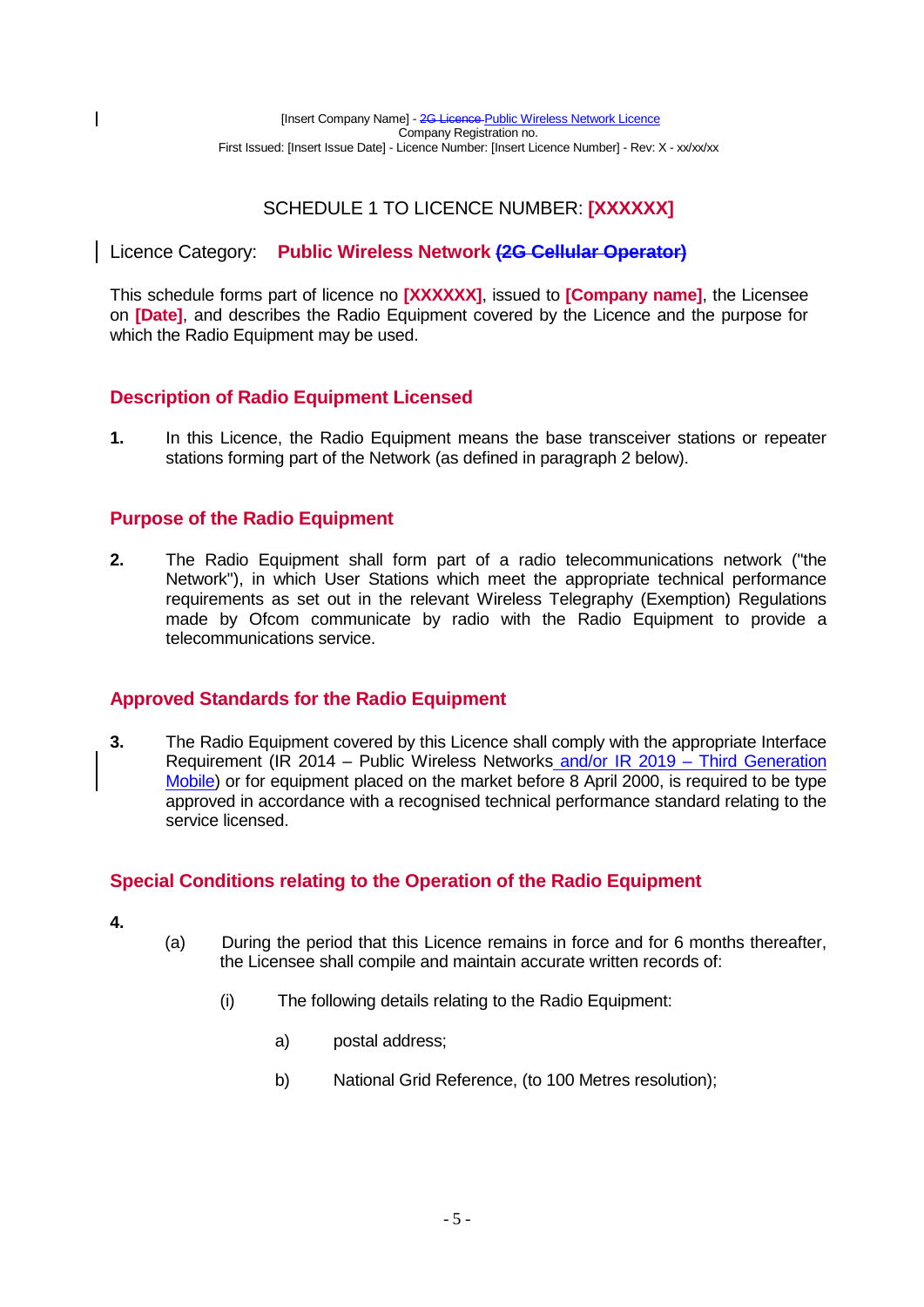- c) antenna height (AGL) and type;
- d) radio frequencies in operation;
- (ii) a statement of the number of subscribing customers using the Network;

and the Licensee must produce the above records when a person authorised by Ofcom requires him to do so.

- (b) In respect of femtocell equipment and smart/intelligent low power repeater equipment, the conditions relating to the keeping of records contained in subparagraphs 4(a)(i)(a), 4(a)(i)(b) and 4(a)(i)(c), shall not apply.
- (c) The Licensee shall inform Ofcom of the address of the premises at which this Licence and the information detailed at sub-paragraph (a) above shall be kept.
- (d) The Licensee must submit to Ofcom copies of the records detailed in subparagraph (a) above at such intervals as Ofcom shall notify to the Licensee.
- (e) The Licensee shall, upon request, supply Ofcom or any person authorised on their behalf with the name and address of any subscribing customers to the Network, or require its agents to provide such information on its behalf.

### **Site Clearance Requirements**

 $\overline{1}$ 

**5.** A valid site clearance certificate, issued by Ofcom (formerly the Radiocommunications Agency) is required for all the Radio Equipment except base transceiver stations incorporating transmitters radiating not more than 17dBW ERP and/or aerial systems, the highest point of which is less than 30 metres above ground level and which does not increase the height of an existing (site cleared) structure by more than 5 metres.

### **TECHNICAL PERFORMANCE REQUIREMENTS**

**6.5.** The Radio Equipment shall be operated in compliance with such co-ordination and sharing procedures as may be considered necessary and notified to the Licensee by Ofcom (formerly the Radiocommunications Agency).

The Licensee must ensure that the Radio Equipment performs in accordance with the following technical performance requirements.

### **Frequencies of Operation**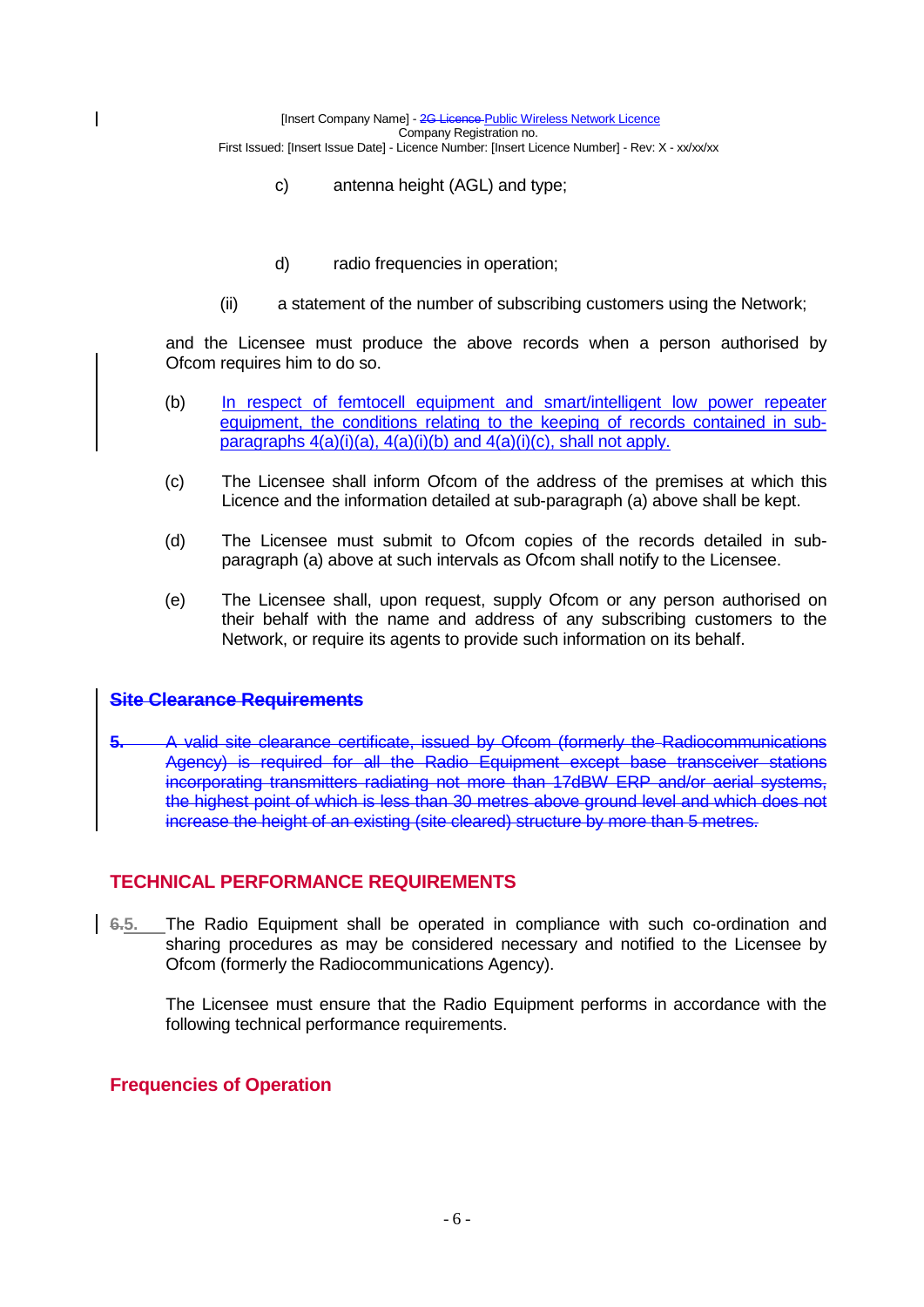**7.6.** The Radio Equipment may operate on any of the following frequency bands:

| Base Transmit /<br><b>Mobile Receive</b> | Base Receive /<br><b>Mobile Transmit</b> |
|------------------------------------------|------------------------------------------|
| <b>[Insert frequency bands] MHz -</b>    | <b>[Insert frequency bands] MHz</b>      |
| <b>[Insert frequency bands] MHz -</b>    | <b>[Insert frequency bands] MHz</b>      |

### **RF Carrier Spacing**

 $\overline{\phantom{a}}$ 

- **8.7.** The RF carrier spacing in the frequency band of operation is **200** kHz. In the absence of bilateral or multilateral agreements which have been notified to Ofcom specifying alternative arrangements between the licensee and the licensee(s) of neighbouring networks the licensee must ensure that in respect of the frequencies set out at paragraph 6 of this schedule:
	- the centre frequency of any of their GSM carriers is 100 kHz or more inside any edge of their permitted frequency bands; and
	- the centre frequency of any of their UMTS carriers is 2.5 MHz or more inside any edge of their permitted frequency bands where a neighbouring licensee has deployed a UMTS carrier or carriers in the immediately adjacent spectrum; and
	- the centre frequency of any of their UMTS carriers is 2.7 MHz or more inside any edge of their permitted frequency bands where a neighbouring licensee has deployed a GSM carrier or carriers (including GSM-R) in the immediately adjacent spectrum.

### **ITU Class of Emission**

**9.8. For GSM: 271KG7W For UMTS: 5M00D7W**

### **Maximum Permissible EIRP e.i.r.p.**

**10.9.** The maximum EIRP e.i.r.p. per carrier per channel for GSM is **32** dBW. The maximum e.i.r.p. per carrier for UMTS is **32** dBW

### **Interpretation**

**11.10.** In this Schedule:

(a)  $\overline{H} = \overline{H} + \overline{H} + \overline{H}$  "e.i.r.p." means the effective isotropically radiated power. This is the product of the power supplied to the antenna and the antenna gain in a given direction relative to an isotropic antenna (absolute or isotropic gain);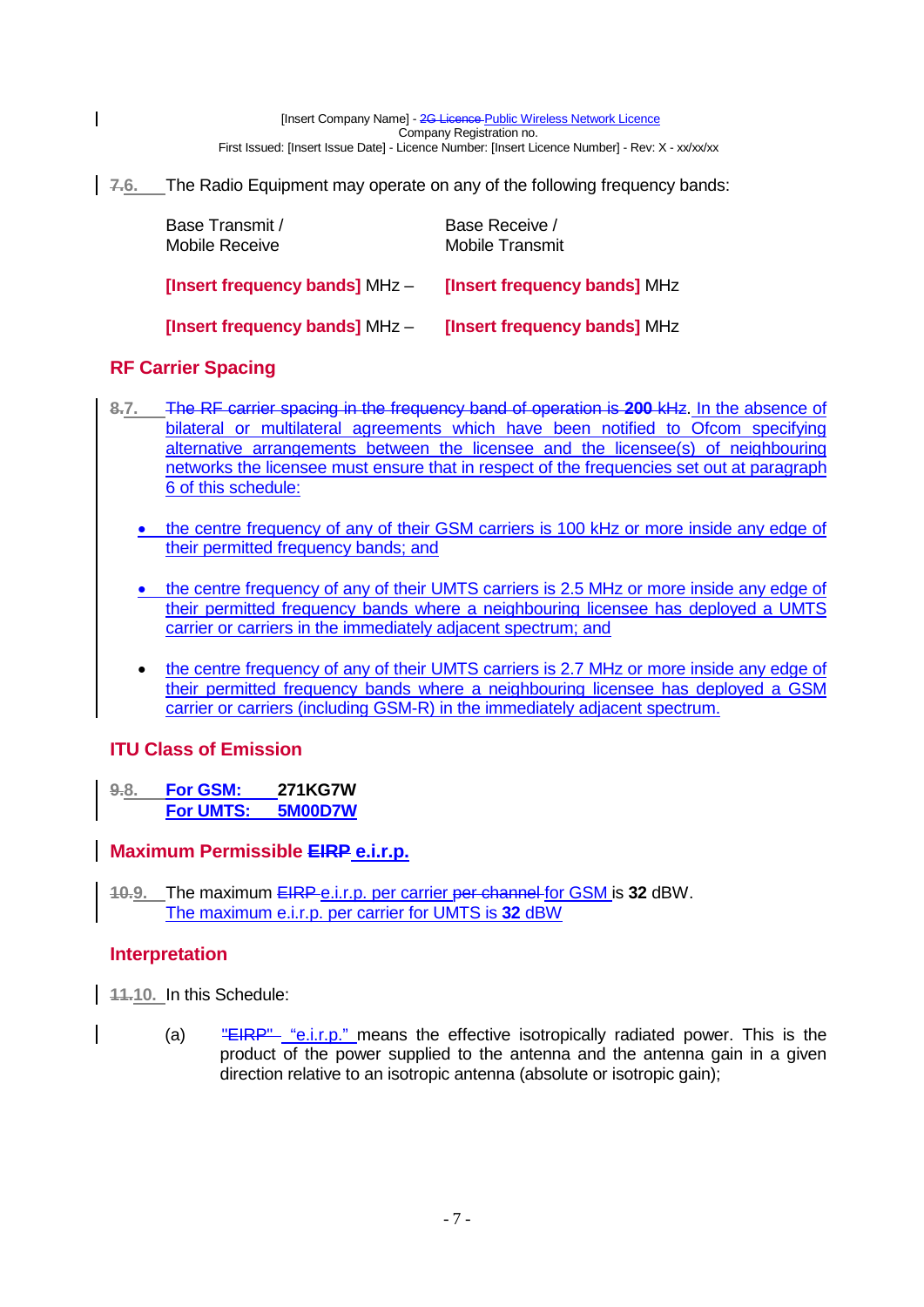- (b) "ERP" means the effective radiated power. This is the power fed to the antenna multiplied by the maximum gain of the antenna with respect to a half-wave dipole.
- (c)(b) "IR" means a United Kingdom Radio Interface Requirement published by Ofcom in accordance with Article 4.1 of Directive 1995/5/EC of the European Parliament and of the Council on radio equipment and telecommunications terminal equipment (RTTE) and the mutual recognition of their conformity.
- (d)(c) "ITU" means the International Telecommunications Union, and "Class of Emission" shall have the meaning as defined in the ITU Radio Regulations Appendix 1.
- (e)(d) "RF" means Radio Frequency;

 $\mathsf{I}$ 

- $(f)(e)$  "User Station" means any vehicle mounted or hands portable mobile station designed for mobile use and/ or any static fixed station designed or adapted to be established and used from static locations which meet the appropriate technical performance requirements as set out in the Wireless Telegraphy (Exemption) Regulations and either complies with the appropriate Interface Regulation listed in paragraph 3, or for equipment placed on the market before 8 April 2000, is type approved in accordance with a recognised technical standard relating to the service licensed.
- (f) "A femtocell" is a base station of the Network which operates at a power not exceeding 20dBm e.i.r.p. per carrier which may be established by customers of the Network but which is or will be used only by and under the control of the Network, following the establishment of a telecommunications link between the femtocell and the Network;
- (g) A "smart/intelligent low power repeater" is a repeater of the Network which operates with power not exceeding 24dBm e.i.r.p. per carrier, which may be established by customers of the Network who have written agreements with the Licensee and:
- The Licensee has ultimate control of the repeater, i.e. each individual repeater can be disabled remotely by the Licensee;
- The repeater operates only on the Licensee's frequencies and with their valid Public Land Mobile Network Identifier;
- Must not cause undue interference to other spectrum users; and
- The repeater only transmits on the Licensee's Base Receive frequencies when actively carrying a call (voice, video or data) or signalling from serviced handsets.
- (h) "GSM" means an electronic communications network that complies with GSM standards, as published by ETSI, in particular EN 301 502 and EN 301 511;